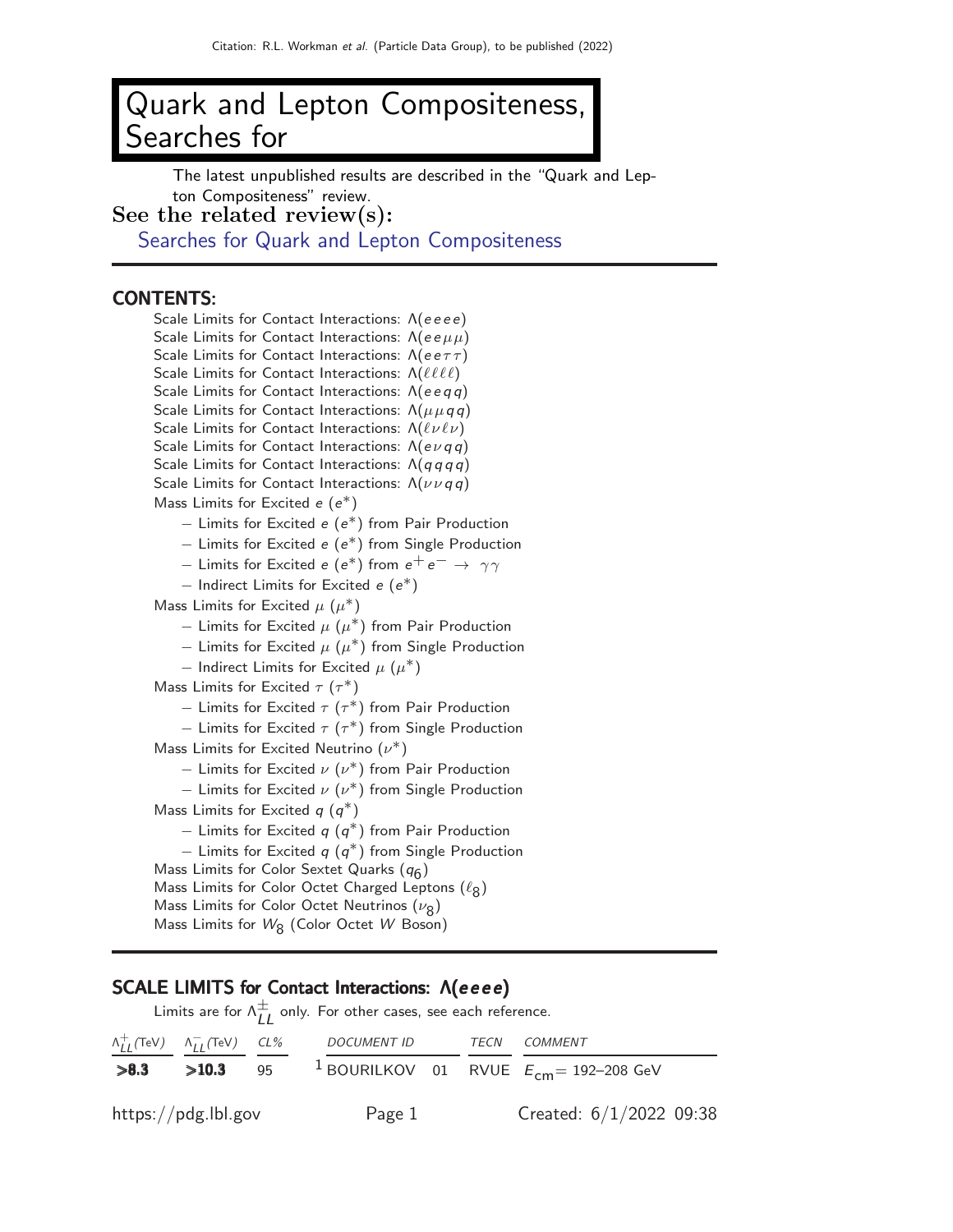• • • We do not use the following data for averages, fits, limits, etc. • • •

| >4.5                                                                  | >7.0 | 95  | <sup>2</sup> SCHAEL   |  |  | 07A ALEP $E_{cm} = 189 - 209$ GeV |  |
|-----------------------------------------------------------------------|------|-----|-----------------------|--|--|-----------------------------------|--|
| >5.3                                                                  | >6.8 | 95  | ABDALLAH              |  |  | 06C DLPH $E_{cm} = 130 - 207$ GeV |  |
| >4.7                                                                  | >6.1 | 95  | <sup>3</sup> ABBIENDI |  |  | 04G OPAL $E_{cm} = 130 - 207$ GeV |  |
| >4.3                                                                  | >4.9 | 95. | ACCIARRI              |  |  | 00P L3 $E_{cm} = 130-189$ GeV     |  |
| $1$ A combined analysis of the data from ALEPH, DELPHI, L3, and OPAL. |      |     |                       |  |  |                                   |  |

<sup>2</sup> SCHAEL 07A limits are from  $R_c$ ,  $Q_{FB}^{depl}$ , and hadronic cross section measurements.

 $^3$ ABBIENDI 04G limits are from  $e^+e^-\rightarrow\ e^+e^-$  cross section at  $\sqrt{s}=$  130–207 GeV.

# SCALE LIMITS for Contact Interactions:  $\Lambda(ee\mu\mu)$

Limits are for  $\Lambda_{LL}^{\pm}$  only. For other cases, see each reference.

| $\Lambda_{II}^+$ (TeV) | $\Lambda_{II}^-$ (TeV) | $CL\%$ | <b>DOCUMENT ID</b>                                                            | TECN | COMMENT                                                                                                                                                                                                                        |
|------------------------|------------------------|--------|-------------------------------------------------------------------------------|------|--------------------------------------------------------------------------------------------------------------------------------------------------------------------------------------------------------------------------------|
| > 6.6                  | >9.5                   | 95     |                                                                               |      | <sup>1</sup> SCHAEL 07A ALEP $E_{cm}$ = 189-209 GeV                                                                                                                                                                            |
| > 8.5                  | >3.8                   | 95     | ACCIARRI                                                                      |      | 00P L3 $E_{cm} = 130 - 189$ GeV                                                                                                                                                                                                |
|                        |                        |        | • • • We do not use the following data for averages, fits, limits, etc. • • • |      |                                                                                                                                                                                                                                |
| >7.3                   | >7.6                   | 95     |                                                                               |      | ABDALLAH 06C DLPH $E_{cm}$ = 130-207 GeV                                                                                                                                                                                       |
| > 8.1                  | >7.3                   |        |                                                                               |      | 95 <sup>2</sup> ABBIENDI 04G OPAL $E_{cm} = 130-207$ GeV                                                                                                                                                                       |
|                        |                        |        |                                                                               |      | <sup>1</sup> SCHAEL 07A limits are from $R_c$ , $Q_{FB}^{depl}$ , and hadronic cross section measurements.<br><sup>2</sup> ABBIENDI 04G limits are from $e^+e^- \rightarrow \mu\mu$ cross section at $\sqrt{s} = 130-207$ GeV. |

# SCALE LIMITS for Contact Interactions:  $\Lambda(ee\tau\tau)$

Limits are for  $\Lambda_{LL}^{\pm}$  only. For other cases, see each reference.

| $\Lambda^+_{II}$ (TeV) | $\Lambda_{II}^-$ (TeV) | $CL\%$ | <b>DOCUMENT ID</b>                                                            | TECN | COMMENT                                                                                                                                                                                                                          |
|------------------------|------------------------|--------|-------------------------------------------------------------------------------|------|----------------------------------------------------------------------------------------------------------------------------------------------------------------------------------------------------------------------------------|
| >7.9                   | >5.8                   | 95     |                                                                               |      | <sup>1</sup> SCHAEL 07A ALEP $E_{cm}$ = 189-209 GeV                                                                                                                                                                              |
| >7.9                   | >4.6                   | 95     |                                                                               |      | ABDALLAH 06C DLPH $E_{cm} = 130-207$ GeV                                                                                                                                                                                         |
| >4.9                   | >7.2                   | 95     | <sup>2</sup> ABBIENDI                                                         |      | 04G OPAL $E_{cm} = 130 - 207$ GeV                                                                                                                                                                                                |
|                        |                        |        | • • • We do not use the following data for averages, fits, limits, etc. • • • |      |                                                                                                                                                                                                                                  |
| >5.4                   | $>4.7$ 95              |        |                                                                               |      | ACCIARRI 00P L3 $E_{cm} = 130-189$ GeV                                                                                                                                                                                           |
|                        |                        |        |                                                                               |      | <sup>1</sup> SCHAEL 07A limits are from $R_c$ , $Q_{FB}^{depl}$ , and hadronic cross section measurements.<br><sup>2</sup> ABBIENDI 04G limits are from $e^+e^- \rightarrow \tau\tau$ cross section at $\sqrt{s} = 130-207$ GeV. |

# SCALE LIMITS for Contact Interactions: Λ(llll)

Lepton universality assumed. Limits are for  $\Lambda_{LL}^{\pm}$  only. For other cases, see each reference.

|      | $\Lambda_{II}^+$ (TeV) $\Lambda_{II}^-$ (TeV) CL% | DOCUMENT ID |  | <i>TECN COMMENT</i>                                                                                            |
|------|---------------------------------------------------|-------------|--|----------------------------------------------------------------------------------------------------------------|
| >9.1 | $>8.2$ 95                                         |             |  | >7.9 > 10.3 95 <sup>1</sup> SCHAEL 07A ALEP $E_{cm} = 189-209$ GeV<br>ABDALLAH 06C DLPH $E_{cm}$ = 130–207 GeV |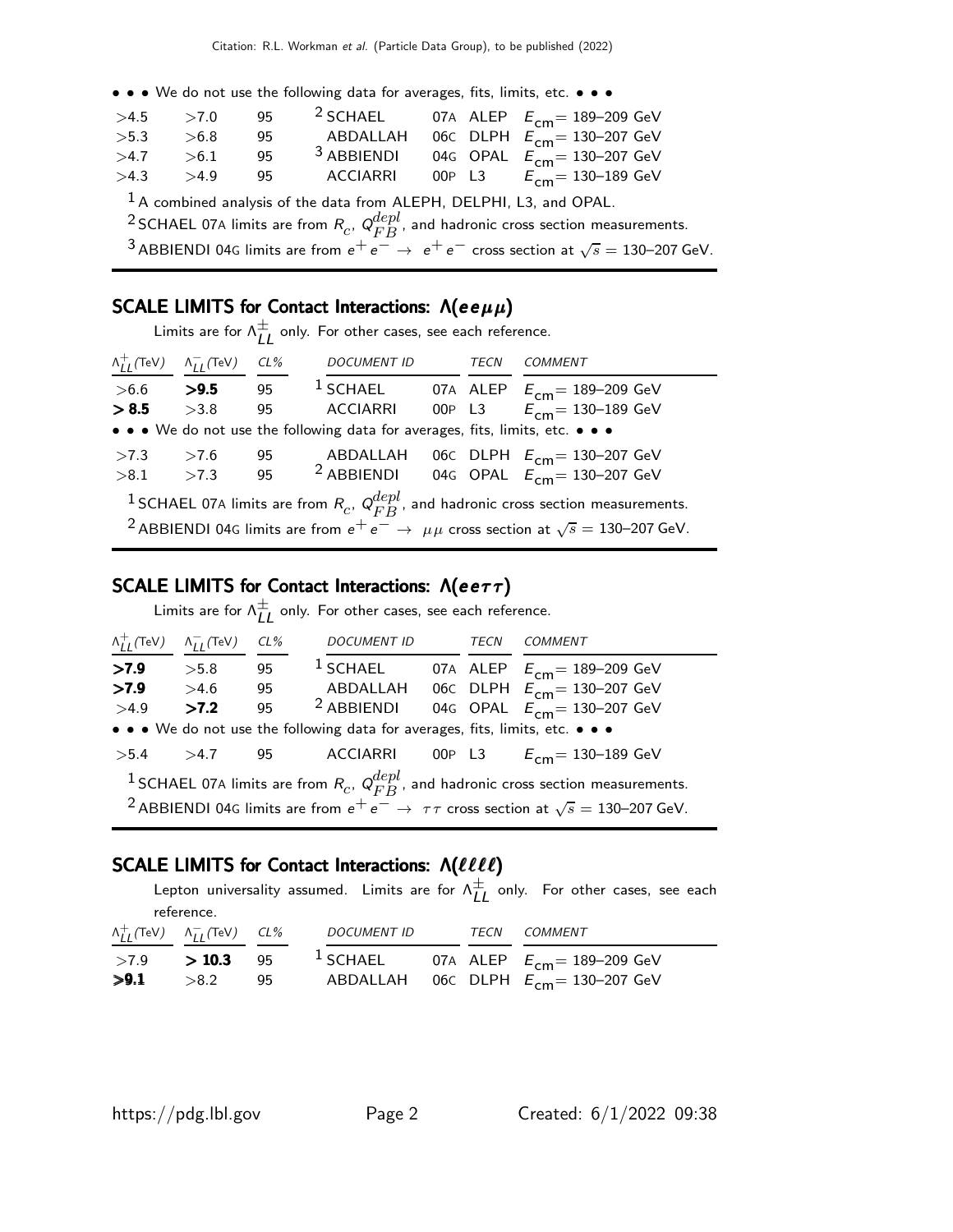• • • We do not use the following data for averages, fits, limits, etc. • • •

| $>7.7$ $>9.5$                                                                                                            |                                                                                                            | 95 | <sup>2</sup> ABBIENDI |  |         | 04G OPAL $E_{cm} = 130 - 207$ GeV                                                                                        |  |  |  |
|--------------------------------------------------------------------------------------------------------------------------|------------------------------------------------------------------------------------------------------------|----|-----------------------|--|---------|--------------------------------------------------------------------------------------------------------------------------|--|--|--|
|                                                                                                                          |                                                                                                            |    | $3$ BABICH            |  | 03 RVUE |                                                                                                                          |  |  |  |
| >9.0                                                                                                                     | >5.2                                                                                                       | 95 | <b>ACCIARRI</b>       |  |         | 00P L3 $E_{cm} = 130 - 189$ GeV                                                                                          |  |  |  |
|                                                                                                                          | <sup>1</sup> SCHAEL 07A limits are from $R_c$ , $Q_{FB}^{depl}$ , and hadronic cross section measurements. |    |                       |  |         |                                                                                                                          |  |  |  |
|                                                                                                                          |                                                                                                            |    |                       |  |         | <sup>2</sup> ABBIENDI 04G limits are from $e^+e^- \rightarrow \ell^+ \ell^-$ cross section at $\sqrt{s} = 130-207$ GeV.  |  |  |  |
| <sup>3</sup> BABICH 03 obtain a bound $-0.175 \text{ TeV}^{-2} < 1/\Lambda_{11}^2 < 0.095 \text{ TeV}^{-2}$ (95%CL) in a |                                                                                                            |    |                       |  |         |                                                                                                                          |  |  |  |
|                                                                                                                          |                                                                                                            |    |                       |  |         | model independent analysis allowing all of $\Lambda_{II}$ , $\Lambda_{IR}$ , $\Lambda_{RI}$ , $\Lambda_{RR}$ to coexist. |  |  |  |

# SCALE LIMITS for Contact Interactions: Λ(eeqq)

Limits are for  $\bigwedge_{LL}^{\pm}$  only. For other cases, see each reference.

| $\Lambda_{II}^{+}$ (TeV) | $\Lambda_{II}^-$ (TeV) | $CL\%$ | <b>DOCUMENT ID</b>                                                            |        | <b>TECN</b> | <b>COMMENT</b>                                                                                         |
|--------------------------|------------------------|--------|-------------------------------------------------------------------------------|--------|-------------|--------------------------------------------------------------------------------------------------------|
| >23.5                    | >26.1                  | 95     | $1$ AAD                                                                       |        | 21Q ATLS    | (eeqq)                                                                                                 |
| >19.5                    | >24.0                  | 95     | <sup>2</sup> SIRUNYAN                                                         |        | 21N CMS     | (eeqq)                                                                                                 |
| >23.5                    | >26.1                  | 95     | $3$ AAD                                                                       |        | 20AP ATLS   | (eeqq)                                                                                                 |
| > 4.5                    | >12.8                  | 95     | <sup>4</sup> ABRAMOWICZ19                                                     |        | <b>ZEUS</b> | (eeqq)                                                                                                 |
| >16.8                    | >23.9                  | 95     | <sup>5</sup> SIRUNYAN                                                         |        | 19AC CMS    | (eeqq)                                                                                                 |
| >24                      | >137                   | 95     | <sup>6</sup> AABOUD                                                           |        | 17AT ATLS   | (eeqq)                                                                                                 |
| > 8.4                    | >10.2                  | 95     | $^7$ ABDALLAH                                                                 | 09     | <b>DLPH</b> | (eebb)                                                                                                 |
| > 9.4                    | >5.6                   | 95     | <sup>8</sup> SCHAEL                                                           |        | 07A ALEP    | (exec)                                                                                                 |
| > 9.4                    | >4.9                   | 95     | <sup>7</sup> SCHAEL                                                           |        | 07A ALEP    | (eebb)                                                                                                 |
| >23.3                    | >12.5                  | 95     | $9$ CHEUNG                                                                    |        | 01B RVUE    | (eeuu)                                                                                                 |
| >11.1                    | >26.4                  | 95     | <sup>9</sup> CHEUNG                                                           |        |             | 01B RVUE $(eedd)$                                                                                      |
|                          |                        |        | • • • We do not use the following data for averages, fits, limits, etc. • • • |        |             |                                                                                                        |
| > 7.1                    | >7.1                   | 95     | $10$ AAD                                                                      |        |             | 21AU ATLS $(eebs)$                                                                                     |
| >15.5                    | >19.5                  | 95     | $11$ AABOUD                                                                   |        | 160 ATLS    | (eeqq)                                                                                                 |
| >13.5                    | >18.3                  | 95     | <sup>12</sup> KHACHATRY15AE CMS                                               |        |             | (eeqq)                                                                                                 |
| >16.4                    | >20.7                  | 95     | $13$ AAD                                                                      |        |             | 14BE ATLS $(eeqq)$                                                                                     |
| > 9.5                    | >12.1                  | 95     | $^{14}$ AAD                                                                   |        | 13E ATLS    | (eeqq)                                                                                                 |
| >10.1                    | >9.4                   | 95     | $15$ AAD                                                                      |        | 12AB ATLS   | (ee q q)                                                                                               |
| > 4.2                    | >4.0                   | 95     | $16$ AARON                                                                    | 11c H1 |             | (eeqq)                                                                                                 |
| > 3.8                    | >3.8                   | 95     | <sup>17</sup> ABDALLAH                                                        | 11     | DLPH        | (eet c)                                                                                                |
| >12.9                    | >7.2                   | 95     | $18$ SCHAEL                                                                   |        | 07A ALEP    | (eeqq)                                                                                                 |
| > 3.7                    | >5.9                   | 95     | <sup>19</sup> ABULENCIA                                                       |        | 06L CDF     | (eeqq)                                                                                                 |
|                          |                        |        |                                                                               |        |             | $1$ AAD 210 limits are from n n sellisions at $\sqrt{6}$ = 13 TeV. A frequentiet statistical framework |

 $^1$  AAD 21Q limits are from  $\rho\, \rho$  collisions at  $\sqrt{s} = 13$  TeV. A frequentist statistical framework is used to remove the prior dependence.

 $^2$ SIRUNYAN 21N limits are from  $e^+ \, e^-$  mass distribution in  $\rho \rho$  collisions at  $\sqrt{s} = 13$ 

TeV.<br><sup>3</sup> AAD 20AP limits are from  $e^+e^-$  mass distribution in *pp* collisions at √s = 13 TeV.

 $^4$  ABRAMOWICZ 19 limits are from Q<sup>2</sup> spectrum measurements of  $e^\pm\,p\rightarrow\;e^\pm\,X.$ 

 $^5$ SIRUNYAN 19AC limits are from  $e^+ \, e^-$  mass distribution in  $\rho \, \rho$  collisions at  $\sqrt{s} = 13$ TeV.

 $^6$  AABOUD 17AT limits are from  $pp$  collisions at  $\sqrt{s}=13$  TeV. The quoted limit uses a uniform positive prior in  $1/\Lambda^2$ .

<sup>7</sup> ABDALLAH 09 and SCHAEL 07A limits are from  $R_b$ ,  $A_{FB}^b$ .

 $^8$ SCHAEL 07A limits are from  $R_c$ ,  $Q_{FB}^{depl}$ , and hadronic cross section measurements.

9 CHEUNG 01<sup>B</sup> is an update of BARGER 98E.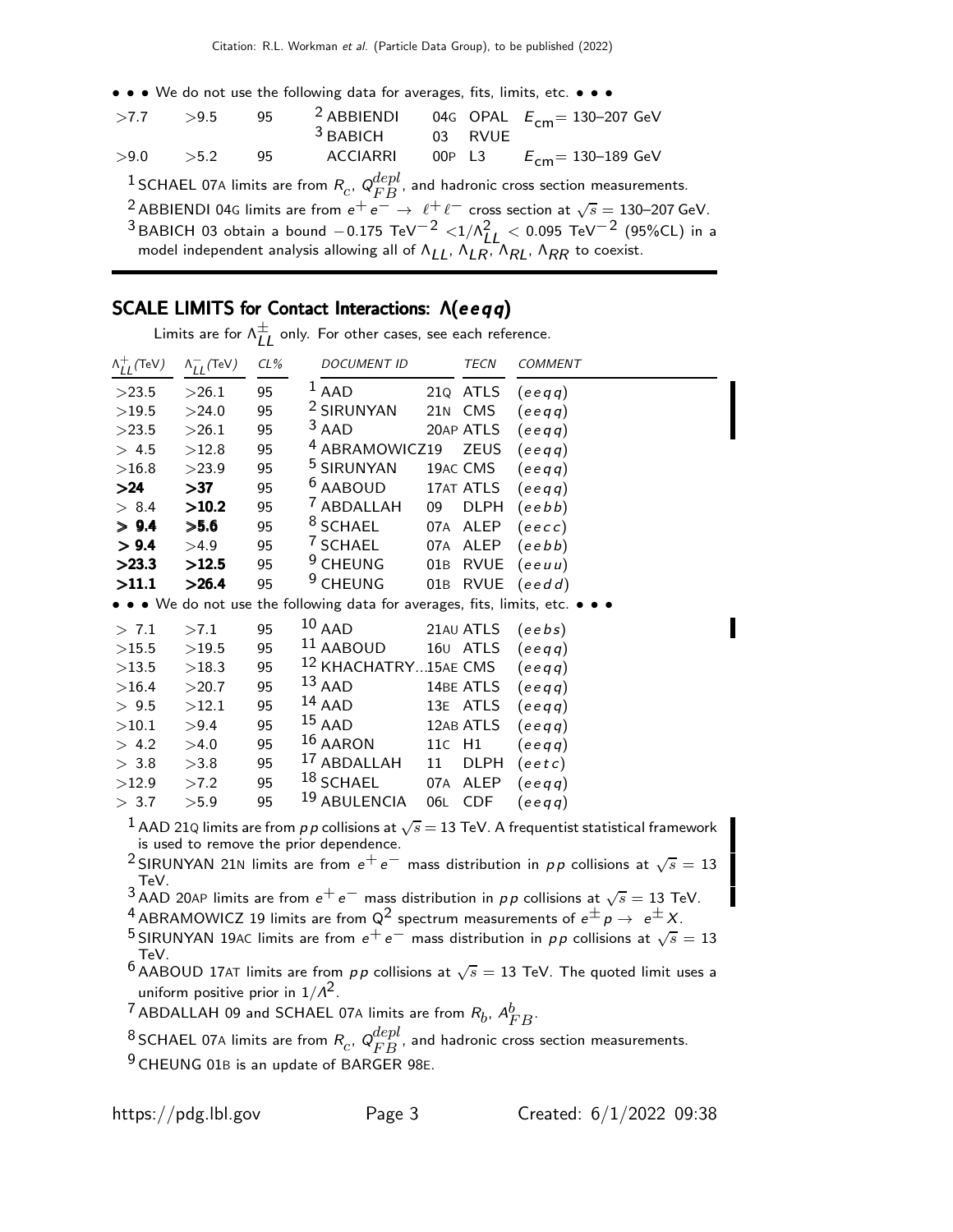- $10$  AAD 21AU search for new phenomena in final states with  $e^+e^-$  and one or no b-tagged jets in  $pp$  collisions at  $\sqrt{s}=13$  TeV. The quoted limits assume  $g_{\omega}^2=4\;\pi.$
- 11 AABOUD 160 limits are from pp collisions at  $\sqrt{s} = 13$  TeV. The quoted limit uses a uniform positive prior in  $1/\Lambda^2$ .
- 12 KHACHATRYAN 15AE limit is from  $e^+e^-$  mass distribution in pp collisions at  $E_{cm} =$ 8 TeV.
- $^{13}$  AAD 14BE limits are from  $p\,p$  collisions at  $\sqrt{s}=$  8 TeV. The quoted limit uses a uniform positive prior in  $1/\Lambda^2$  .
- 14 AAD 13E limis are from  $e^+e^-$  mass distribution in pp collisions at  $E_{cm} = 7$  TeV.
- 15 AAD 12AB limis are from  $e^+e^-$  mass distribution in  $pp$  collisions at  $E_{cm} = 7$  TeV.
- 16 AARON 11C limits are from  $Q^2$  spectrum measurements of  $e^{\pm}p \rightarrow e^{\pm}X$ .
- 17 ABDALLAH 11 limit is from  $e^+e^- \rightarrow t\overline{c}$  cross section.  $A_{LL} = A_{LR} = A_{RL} = A_{RR}$ is assumed.<br> $^{18}$  SCHAEL 07A limit assumes quark flavor universality of the contact interactions.
- 
- <sup>19</sup> ABULENCIA 06L limits are from  $p\overline{p}$  collisions at  $\sqrt{s} = 1.96$  TeV.

## SCALE LIMITS for Contact Interactions:  $\Lambda(\mu \mu q q)$

| $\Lambda_{II}^+$ (TeV) | $\Lambda_{II}^-$ (TeV) | CL% | DOCUMENT ID                                                                   | <b>TECN</b> | <i>COMMENT</i>               |
|------------------------|------------------------|-----|-------------------------------------------------------------------------------|-------------|------------------------------|
| >22.3                  | >32.7                  | 95  | $1$ AAD                                                                       | 210 ATLS    | $(\mu \mu q q)$              |
| >23.3                  | > 40.0                 | 95  | <sup>2</sup> SIRUNYAN                                                         | 21N CMS     | $(\mu \mu q q)$              |
| >22.3                  | >32.7                  | 95  | $3$ AAD                                                                       | 20AP ATLS   | $(\mu \mu q q)$              |
| >20.4                  | >30.4                  | 95  | <sup>4</sup> SIRUNYAN                                                         | 19AC CMS    | $(\mu \mu q q)$              |
| >20                    | >30                    | 95  | <sup>5</sup> AABOUD                                                           | 17AT ATLS   | $(\mu \mu q q)$              |
|                        |                        |     | • • • We do not use the following data for averages, fits, limits, etc. • • • |             |                              |
| > 8.5                  | >8.5                   | 95  | $6$ AAD                                                                       | 21AU ATLS   | $(\mu \mu bs)$               |
| >15.8                  | >21.8                  | 95  | $^7$ AABOUD                                                                   | 160 ATLS    | $(\mu \mu q q)$              |
| >12.0                  | >15.2                  | 95  | <sup>8</sup> KHACHATRY15AE CMS                                                |             | $(\mu \mu q q)$              |
| >12.5                  | >16.7                  | 95  | $9$ AAD                                                                       | 14BE ATLS   | $(\mu \mu q q)$              |
| > 9.6                  | >12.9                  | 95  | $10$ AAD                                                                      | 13E ATLS    | $(\mu \mu q q)$ (isosinglet) |
| > 9.5                  | >13.1                  | 95  | 11 CHATRCHYAN 13K CMS                                                         |             | $(\mu \mu q q)$ (isosinglet) |
| > 8.0                  | >7.0                   | 95  | $12$ AAD                                                                      | 12AB ATLS   | $(\mu \mu q q)$ (isosinglet) |
|                        |                        |     |                                                                               |             |                              |

 $^1$  AAD 21Q limits are from  $p\,p$  collisions at  $\sqrt{s}$   $=$  13 TeV. A frequentist statistical framework is used to remove the prior dependence.

 $^2$ SIRUNYAN 21<code>N</code> limits are from  $\mu^+ \mu^-$  mass distribution in  $\rho \rho$  collisions at  $\sqrt{s} = 13$ TeV.<br><sup>3</sup> AAD 20AP limits are from  $\mu^+ \mu^-$  mass distribution in  $\rho \, \rho$  collisions at  $\sqrt{s}=$  13 TeV.

- 
- $^4$ SIRUNYAN 19AC limits are from  $\mu^+ \mu^-$  mass distribution in  $\rho \rho$  collisions at  $\sqrt{s} = 13$ TeV.

5 AABOUD 17AT limits are from  $pp$  collisions at  $\sqrt{s} = 13$  TeV. The quoted limit uses a uniform positive prior in  $1/\Lambda^2$ .

 $^6$  AAD 21AU search for new phenomena in final states with  $\mu^+ \, \mu^-$  and one or no b-tagged jets in  $pp$  collisions at  $\sqrt{s}=13$  TeV. The quoted limits assume  $g_{\omega}^2=4\;\pi.$ 

T<br>AABOUD 16∪ limits are from pp collisions at  $\sqrt{s} = 13$  TeV. The quoted limit uses a uniform positive prior in  $1/\Lambda^2$ .

<sup>8</sup> KHACHATRYAN 15AE limit is from  $\mu^+ \mu^-$  mass distribution in pp collisions at  $E_{cm} =$ 8 TeV.

9 AAD 14BE limits are from  $p \, p$  collisions at  $\sqrt{s} = 8$  TeV. The quoted limit uses a uniform positive prior in  $1/\Lambda^2$ .

10 AAD 13E limis are from  $\mu^+ \mu^-$  mass distribution in pp collisions at  $E_{cm} = 7$  TeV.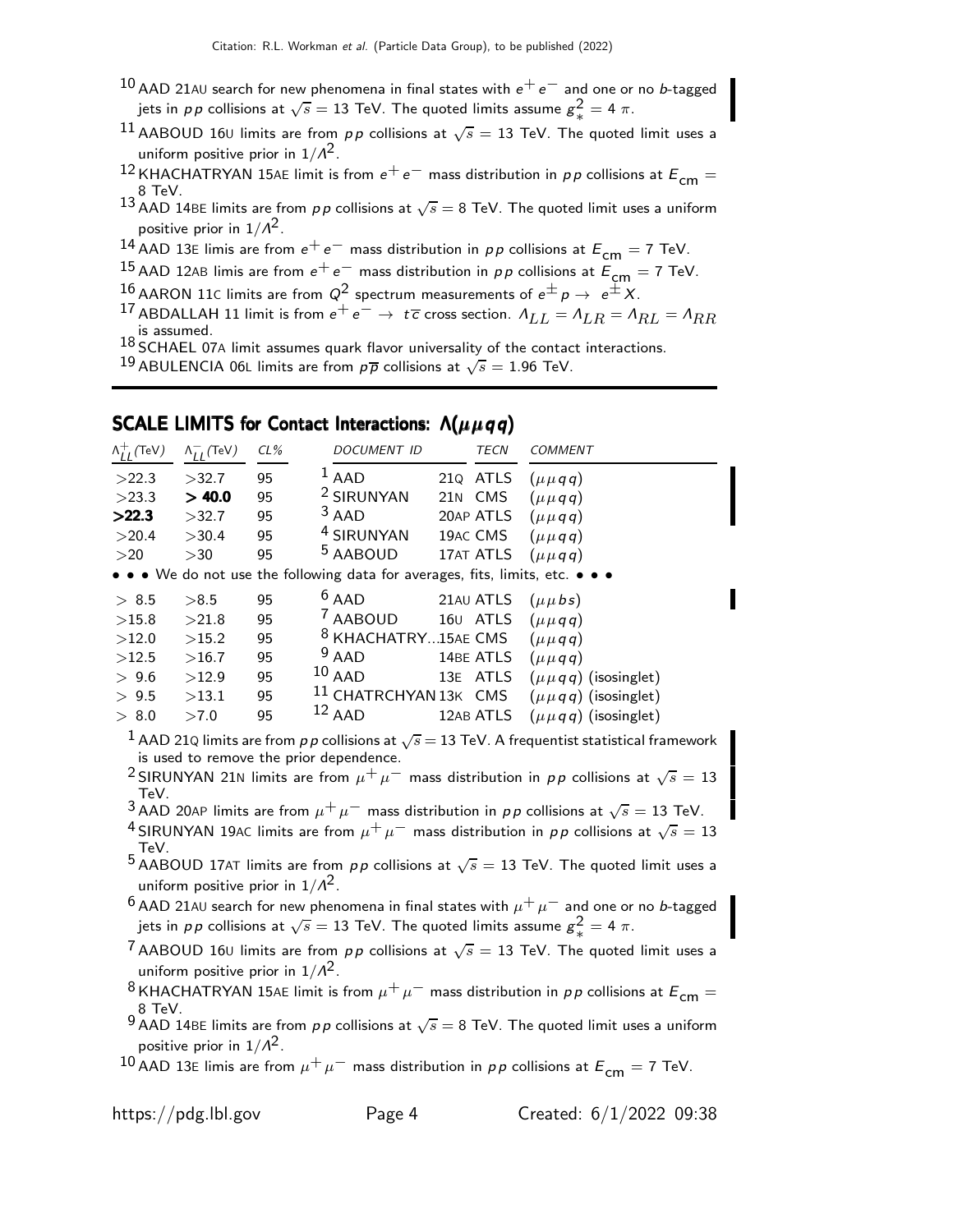11 CHATRCHYAN 13K limis are from  $\mu^+ \mu^-$  mass distribution in pp collisions at  $E_{cm} =$ 7 TeV.<br><sup>12</sup> AAD 12AB limis are from  $\mu^+ \mu^-$  mass distribution in  $\rho \rho$  collisions at  $E^{}_{\mathsf{cm}} =$  7 TeV.

## SCALE LIMITS for Contact Interactions: Λ( $\ell\nu\ell\nu$ )

| VALUE (TeV)                                                                   | CL% | DOCUMENT ID                                                                  | TECN | <b>COMMENT</b>                                                                                                                                                                                                                    |
|-------------------------------------------------------------------------------|-----|------------------------------------------------------------------------------|------|-----------------------------------------------------------------------------------------------------------------------------------------------------------------------------------------------------------------------------------|
| >3.10                                                                         | 90  | <sup>1</sup> JODIDIO 86 SPEC $\Lambda_{LR}^{\pm}(\nu_{\mu}\nu_{e}\mu_{e})$   |      |                                                                                                                                                                                                                                   |
| • • • We do not use the following data for averages, fits, limits, etc. • • • |     |                                                                              |      |                                                                                                                                                                                                                                   |
| >3.8                                                                          |     | <sup>2</sup> DIAZCRUZ 94 RVUE $\Lambda_{II}^+(\tau\nu_\tau e\nu_e)$          |      |                                                                                                                                                                                                                                   |
| > 8.1                                                                         |     | <sup>2</sup> DIAZCRUZ 94 RVUE $\Lambda_{II}^-$ ( $\tau \nu_{\tau} e \nu_e$ ) |      |                                                                                                                                                                                                                                   |
| >4.1                                                                          |     | <sup>3</sup> DIAZCRUZ 94 RVUE $\Lambda_{II}^+(\tau \nu_\tau \mu \nu_\mu)$    |      |                                                                                                                                                                                                                                   |
| >6.5                                                                          |     | <sup>3</sup> DIAZCRUZ 94 RVUE $\Lambda_{II}^- (\tau \nu_\tau \mu \nu_\mu)$   |      |                                                                                                                                                                                                                                   |
|                                                                               |     |                                                                              |      | $^{-1}$ JODIDIO 86 limit is from $\mu^+ \to \overline{\nu}_\mu e^+ \nu_e$ . Chirality invariant interactions $L=(g^2/\Lambda^2)$                                                                                                  |
|                                                                               |     |                                                                              |      | $[\eta_{LL} (\overline{\nu}_{\mu L} \gamma^{\alpha} \mu_L) (\overline{e}_L \gamma_{\alpha} \nu_e_L) + \eta_{LR} (\overline{\nu}_{\mu L} \gamma^{\alpha} \nu_{eL} (\overline{e}_R \gamma_{\alpha} \mu_R)]$ with $g^2/4\pi = 1$ and |

 $(\eta_{LL}, \eta_{LR}) = (0, \pm 1)$  are taken. No limits are given for  $\Lambda_{LL}^{\pm}$  with  $(\eta_{LL}, \eta_{LR}) = (\pm 1, 0)$ . For more general constraints with right-handed neutrinos and chirality nonconserving contact interactions, see their text.

<sup>2</sup> DIAZCRUZ 94 limits are from  $\Gamma(\tau \to e \nu \nu)$  and assume flavor-dependent contact interactions with  $\Lambda(\tau\,\nu_\tau\,e\nu_{\bm e})\ll\Lambda(\mu\,\nu_\mu\,e\,\nu_{\bm e}).$ 

<sup>3</sup> DIAZCRUZ 94 limits are from  $\Gamma(\tau \to \mu \nu \nu)$  and assume flavor-dependent contact interactions with  $\Lambda(\tau\nu_\tau\mu\nu_\mu)\ll \Lambda(\mu\nu_\mu\, e\nu_{\bm e}).$ 

#### SCALE LIMITS for Contact Interactions: Λ(evqq)

| VALUE (TeV) | $CL\%$ | DOCUMENT ID          | <b>TFCN</b> |
|-------------|--------|----------------------|-------------|
| >2.81       | 95.    | $1$ AFFOLDER 011 CDF |             |
|             |        |                      |             |

 $^1$  AFFOLDER 001 bound is for a scalar interaction  $\overline{q}_R q_L \overline{\nu} e_L$ .

# SCALE LIMITS for Contact Interactions:  $Λ(qqqq)$

| $\Lambda_{II}^{+}$ (TeV)                                                      | $\Lambda_{LL}^-$ (TeV) | CL% | <b>DOCUMENT ID</b>        | TECN        | <b>COMMENT</b>                                 |
|-------------------------------------------------------------------------------|------------------------|-----|---------------------------|-------------|------------------------------------------------|
| $>13.1$ none 17.4-29.5 $>21.8$                                                |                        | 95  | <b>AABOUD</b>             | 17AK ATLS   | $pp$ dijet angl.                               |
| • • • We do not use the following data for averages, fits, limits, etc. • • • |                        |     |                           |             |                                                |
|                                                                               |                        |     | <sup>2</sup> AABOUD       | 18AV ATLS   | $pp \rightarrow t \overline{t} t \overline{t}$ |
| >12.8                                                                         | >17.5                  | 95  | <sup>3</sup> SIRUNYAN     | 18DD CMS    | $pp$ dijet angl.                               |
| >11.5                                                                         | >14.7                  | 95  | <sup>4</sup> SIRUNYAN     | 17F CMS     | $pp$ dijet angl.                               |
| >12.0                                                                         | >17.5                  | 95  | $5$ AAD                   | 16S ATLS    | $pp$ dijet angl.                               |
|                                                                               |                        |     | $6$ AAD                   | 15AR ATLS   | $pp \rightarrow t \overline{t} t \overline{t}$ |
|                                                                               |                        |     | $7$ AAD                   | 15BY ATLS   | $pp \rightarrow t \overline{t} t \overline{t}$ |
| > 8.1                                                                         | >12.0                  | 95  | $8$ AAD                   | 15L ATLS    | $pp$ dijet angl.                               |
| > 9.0                                                                         | >11.7                  | 95  | <sup>9</sup> KHACHATRY15J | CMS         | $pp$ dijet angl.                               |
| > 5                                                                           |                        | 95  | FABBRICHESI 14            | <b>RVUE</b> | $q\overline{q}t\overline{t}$                   |

 $^1$  AABOUD 17AK limit is from dijet angular distribution in  $p\,p$  collisions at  $\sqrt{s}=$  13 TeV.  $u, d$ , and  $s$  quarks are assumed to be composite.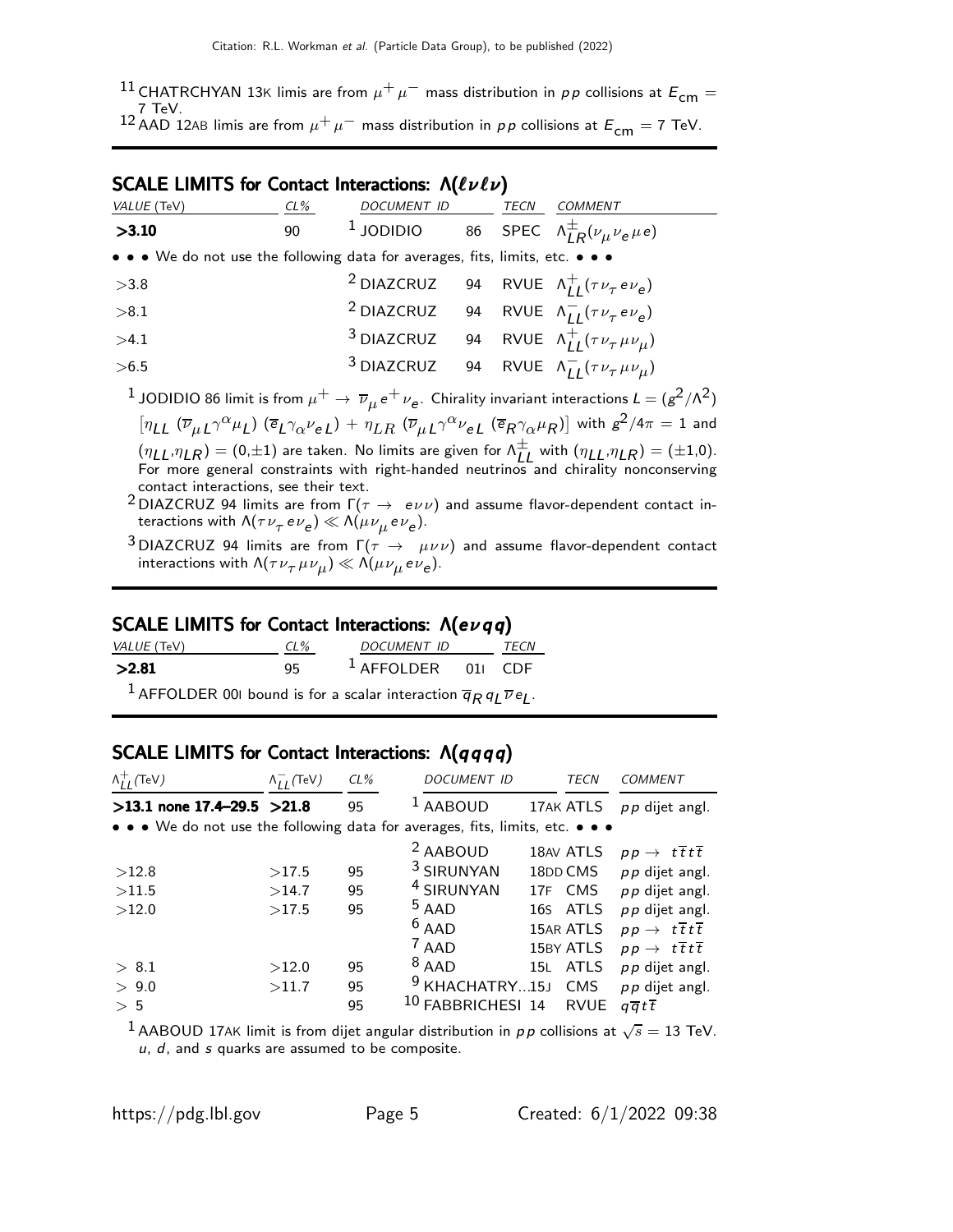- $^2$ AABOUD 18AV obtain limit on  $t_R$  compositeness  $2\pi/R_R^2 < 1.6$  TeV $^{-2}$  at 95% CL from  $t\bar{t}t\bar{t}$  production in the pp collisions at  $E_{cm} = 13 \text{ TeV}$ .
- <sup>3</sup> SIRUNYAN 18DD limit is from dijet angular distribution in pp collisions at  $\sqrt{s} = 13$  TeV.
- <sup>4</sup> SIRUNYAN 17F limit is from dijet angular cross sections in pp collisions at  $E_{cm} = 13$ TeV. All quarks are assumed to be composite.
- <sup>5</sup> AAD 16S limit is from dijet angular selections in pp collisions at  $E_{cm} = 13$  TeV. *u*, *d*, and s quarks are assumed to be composite.
- $^6$  AAD 15AR obtain limit on the  $t_R$  compositeness  $2\pi/A_{RR}^2 < 6.6$  TeV $^{-2}$  at 95% CL from the  $t\bar{t}t\bar{t}$  production in the pp collisions at  $E_{cm} = 8$  TeV.
- <sup>7</sup> AAD 15BY obtain limit on the  $t_R$  compositeness  $2\pi / \Lambda_{RR}^2 < 15.1$  TeV<sup>-2</sup> at 95% CL from the  $t\bar{t}t\bar{t}$  production in the pp collisions at  $E_{cm} = 8$  TeV.
- <sup>8</sup> AAD 15L limit is from dijet angular distribution in pp collisions at  $E_{cm} = 8$  TeV. u, d, and s quarks are assumed to be composite.
- <sup>9</sup> KHACHATRYAN 15J limit is from dijet angular distribution in  $pp$  collisions at  $E_{cm} =$ 8 TeV.  $u$ ,  $d$ ,  $s$ ,  $c$ , and  $b$  quarks are assumed to be composite.
- $10$  FABBRICHESI 14 obtain bounds on chromoelectric and chromomagnetic form factors of the top-quark using  $p p \to t\bar{t}$  and  $p\bar{p} \to t\bar{t}$  cross sections. The quoted limit on the  $q\overline{q}t\overline{t}$  contact interaction is derived from their bound on the chromoelectric form factor.

## SCALE LIMITS for Contact Interactions:  $\Lambda(\nu\nu qq)$

Limits are for  $\Lambda_{LL}^{\pm}$  only. For other cases, see each reference.

| $\Lambda_{II}^+$ (TeV) $\Lambda_{II}^-$ (TeV) CL% | <i>DOCUMENT ID</i>                                | <i>TECN COMMENT</i> |
|---------------------------------------------------|---------------------------------------------------|---------------------|
| $>5.0$ $>5.4$ 95                                  | <sup>1</sup> MCFARLAND 98 CCFR $\nu N$ scattering |                     |

 $1$  MCFARLAND 98 assumed a flavor universal interaction. Neutrinos were mostly of muon type.

#### MASS LIMITS for Excited  $e(e^*)$

Most  $e^+e^-$  experiments assume one-photon or Z exchange. The limits from some  $e^+ e^-$  experiments which depend on  $\lambda$  have assumed transition couplings which are chirality violating  $(\eta_{\mathcal{L}} = \eta_R)$ . However they can be interpreted as limits for chirality-conserving interactions after multiplying the coupling value  $\lambda$  by  $\sqrt{2}$ ; see Note.

Excited leptons have the same quantum numbers as other ortholeptons. See also the searches for ortholeptons in the "Searches for Heavy Leptons" section.

#### Limits for Excited  $e(e^*)$  from Pair Production

These limits are obtained from  $e^+ \, e^- \rightarrow \; e^{*+} \, e^{*-}$  and thus rely only on the (electroweak) charge of e ∗. Form factor effects are ignored unless noted. For the case of limits from  $Z$  decay, the  $e^*$  coupling is assumed to be of sequential type. Possible t channel contribution from transition magnetic coupling is neglected. All limits assume a dominant  $e^* \to e\gamma$  decay except the limits from  $\Gamma(Z)$ .

For limits prior to 1987, see our 1992 edition (Physical Review D45 S1 (1992)).

VALUE (GeV) CL% DOCUMENT ID TECN COMMENT >103.2 95 <sup>1</sup> ABBIENDI 02G OPAL  $e^+e^- \rightarrow e^*e^*$  Homodoublet type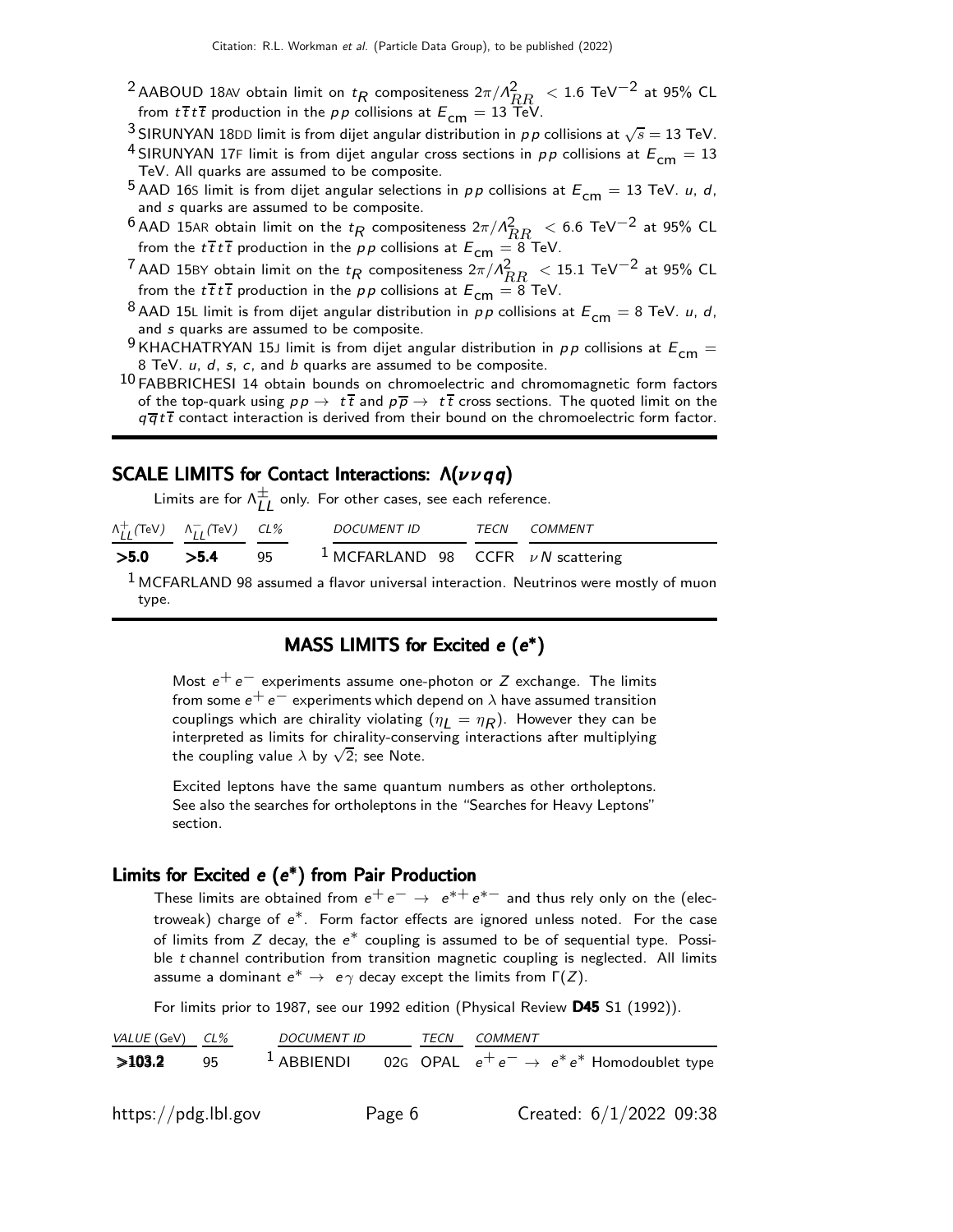- • We do not use the following data for averages, fits, limits, etc. • •
- $>$ 102.8 95 <sup>2</sup> ACHARD 03B L3  $e^+e^-$  →  $e^*e^*$  Homodoublet type  $^1$  From  $e^+e^-$  collisions at  $\sqrt{s}=$  183–209 GeV.  $f=f'$  is assumed.
	- <sup>2</sup> From  $e^+e^-$  collisions at  $\sqrt{s} = 189-209$  GeV.  $f = f'$  is assumed. ACHARD 03B also obtain limit for  $f = -f'$ :  $m_{e^*} > 96.6$  GeV.

#### Limits for Excited  $e$   $(e^*)$  from Single Production

These limits are from  $e^+e^ \rightarrow$   $e^*e$ ,  $W \rightarrow e^*\nu$ , or  $ep \rightarrow e^*X$  and depend on transition magnetic coupling between  $e$  and  $e^*$ . All limits assume  $e^* \rightarrow e\, \gamma$  decay except as noted. Limits from LEP, UA2, and H1 are for chiral coupling, whereas all other limits are for nonchiral coupling,  $\eta_L = \eta_R = 1$ . In most papers, the limit is expressed in the form of an excluded region in the  $\lambda-m_{e^*}$  plane. See the original papers.

| For limits prior to 1987, see our 1992 edition (Physical Review $D45$ S1 (1992)). |  |  |
|-----------------------------------------------------------------------------------|--|--|
|-----------------------------------------------------------------------------------|--|--|

| VALUE (GeV)                                                                   | $CL\%$ | <b>DOCUMENT ID</b>                                      | <b>TECN</b> | <b>COMMENT</b>                           |
|-------------------------------------------------------------------------------|--------|---------------------------------------------------------|-------------|------------------------------------------|
| >5600                                                                         | 95     | $1$ SIRUNYAN                                            |             | 20AJ CMS $pp \rightarrow ee^*X$          |
| • • • We do not use the following data for averages, fits, limits, etc. • • • |        |                                                         |             |                                          |
| >4800                                                                         | 95     | <sup>2</sup> AABOUD 19AZ ATLS $pp \rightarrow ee^*X$    |             |                                          |
| >3900                                                                         | 95     | <sup>3</sup> SIRUNYAN 19Z CMS $pp \rightarrow ee^*X$    |             |                                          |
| >2450                                                                         | 95     | <sup>4</sup> KHACHATRY16AQ CMS $pp \rightarrow ee^*X$   |             |                                          |
| >3000                                                                         | 95     | $5$ AAD                                                 |             | 15AP ATLS $pp \rightarrow e^{(*)}e^{*}X$ |
| >2200                                                                         | 95     | $6$ AAD                                                 |             | 13BB ATLS $pp \rightarrow ee^*X$         |
| >1900                                                                         | 95     | <sup>7</sup> CHATRCHYAN 13AE CMS $pp \rightarrow ee^*X$ |             |                                          |
| >1870                                                                         | 95     | $8$ AAD                                                 |             | 12AZ ATLS $pp \rightarrow e^{(*)}e^{*}X$ |

 $^1$ SIRUNYAN 20AJ search for  $e^*$  production in 2e2j final states in  $\rho\,p$  collisions at  $\sqrt{s}=$ 13 TeV. The quoted limit assumes  $\Lambda = m_{e^{*}}$ ,  $f = f' = 1$ . The contact interaction is included. See their Fig.11 for exclusion limits in  $m_{e^*}$ – $\Lambda$  plane.

- <sup>2</sup> AABOUD 19AZ search for single  $e^*$  production in pp collisions at  $\sqrt{s} = 13$  TeV. The limit quoted above is from  $e^* \to e q \overline{q}$  and  $e^* \to \nu W$  decays assuming  $f = f' = 1$  and  $m_{e^*} = \Lambda$ . The contact interaction is included in  $e^*$  production and decay amplitudes. See their Fig.6 for exclusion limits in  $m_{e^*}$  —  $\Lambda$  plane.
- <sup>3</sup> SIRUNYAN 19Z search for e<sup>\*</sup> production in  $\ell\ell\gamma$  final states in pp collisions at  $\sqrt{s} =$ 13 TeV. The quoted limit assumes  $\Lambda = m_{\mathsf{e}^*},~f=f'=1.$  The contact interaction is included in the  $e^*$  production and decay amplitudes.
- <sup>4</sup> KHACHATRYAN 16AQ search for single  $e^*$  production in pp collisions at  $\sqrt{s} = 8$  TeV. The limit above is from the  $e^* \to e\gamma$  search channel assuming  $f = f' = 1$ ,  $m_{e^*} = \Lambda$ . See their Table 7 for limits in other search channels or with different assumptions.
- $^5$  AAD 15AP search for  $e^\ast$  production in evens with three or more charged leptons in  $\rho\, p$ collisions at  $\sqrt{s}=8$  TeV. The quoted limit assumes  $\varLambda=m_{\mathsf{e}^*}$ ,  $f=f'=1.$  The contact
- interaction is included in the  $e^*$  production and decay amplitudes.
- <sup>6</sup> AAD 13BB search for single  $e^*$  production in  $pp$  collisions with  $e^* \rightarrow e \gamma$  decay.  $f =$  $f'=1$ , and  $e^*$  production via contact interaction with  $\Lambda=m_{e^*}$  are assumed.
- <sup>7</sup> CHATRCHYAN 13AE search for single  $e^*$  production in  $pp$  collisions with  $e^* \rightarrow e\gamma$ decay.  $f = f' = 1$ , and  $e^*$  production via contact interaction with  $\Lambda = m_{e^*}$  are assumed.
- $8$ AAD 12AZ search for  $e^*$  production via four-fermion contact interaction in  $\rho p$  collisions with  $e^* \rightarrow e\gamma$  decay. The quoted limit assumes  $\Lambda = m$ <sub> $e^*$ </sub>. See their Fig. 8 for the exclusion plot in the mass-coupling plane.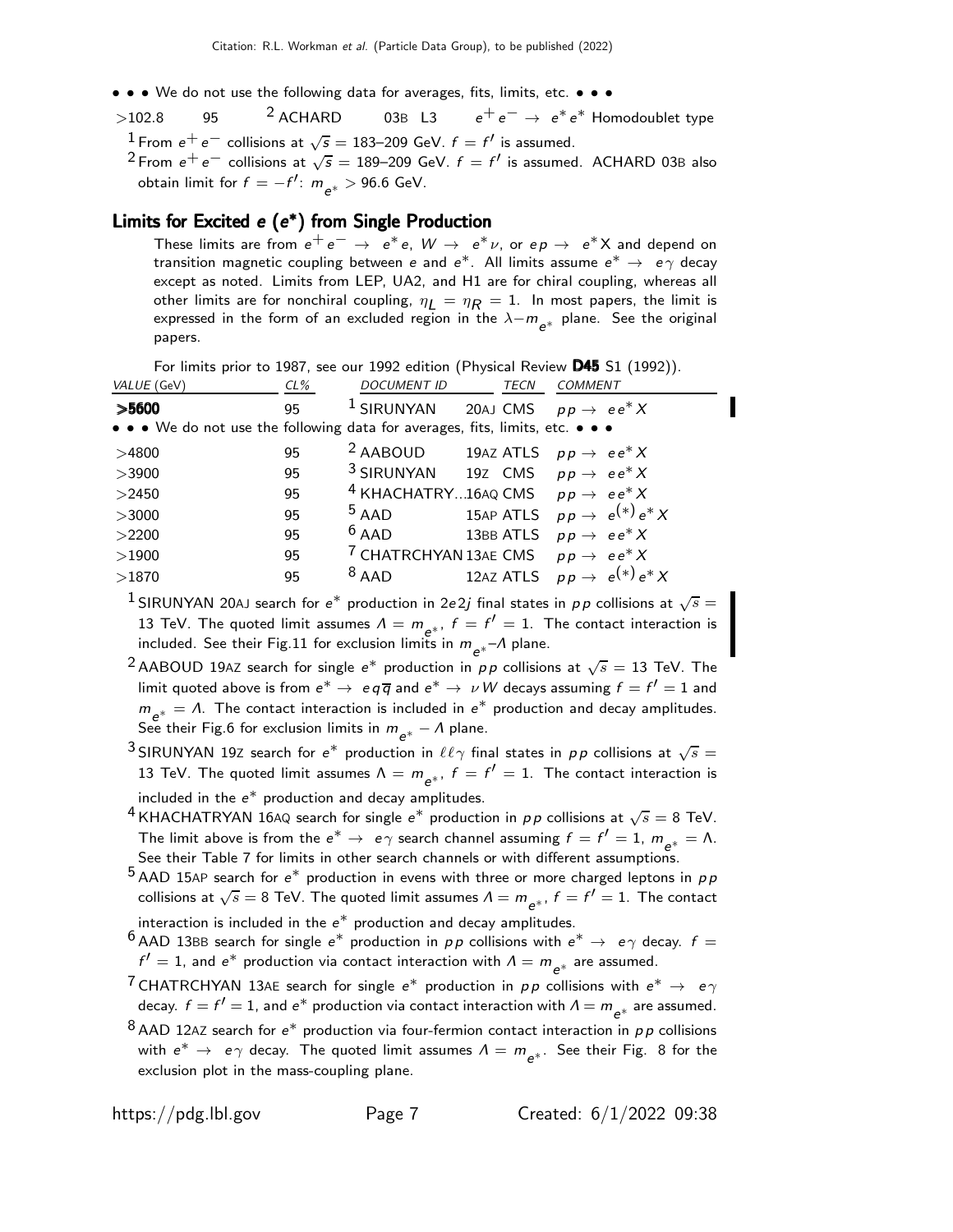# Limits for Excited e (e\*) from  $e^+e^-\rightarrow \gamma\gamma$

These limits are derived from indirect effects due to  $e^*$  exchange in the  $t$  channel and depend on transition magnetic coupling between e and e $^*$ . All limits are for  $\lambda_\gamma=1.$ All limits except ABE 89J and ACHARD 02D are for nonchiral coupling with  $\eta_L = \eta_R$  $= 1$ . We choose the chiral coupling limit as the best limit and list it in the Summary Table.

For limits prior to 1987, see our 1992 edition (Physical Review D45 S1 (1992)).

| <i>VALUE</i> (GeV)                                                            | CL% | DOCUMENT ID TECN |  | COMMENT                                                 |
|-------------------------------------------------------------------------------|-----|------------------|--|---------------------------------------------------------|
| >356                                                                          | 95  |                  |  | <sup>1</sup> ABDALLAH 04N DLPH $\sqrt{s}$ = 161-208 GeV |
| • • • We do not use the following data for averages, fits, limits, etc. • • • |     |                  |  |                                                         |
| >310                                                                          | 95. | ACHARD           |  | 02D L3 $\sqrt{s}$ = 192–209 GeV                         |
|                                                                               |     |                  |  | .                                                       |

<sup>1</sup> ABDALLAH 04N also obtain a limit on the excited electron mass with  $ee^*$  chiral coupling,  $m_{e^*} >$  295 GeV at 95% CL.

#### Indirect Limits for Excited  $e(e^*)$

These limits make use of loop effects involving  $e^*$  and are therefore subject to theoretical uncertainty.

| <i>VALUE</i> (GeV)                                                            | <b>DOCUMENT ID</b>                                                 | TECN | <b>COMMENT</b>                                                                                                                           |
|-------------------------------------------------------------------------------|--------------------------------------------------------------------|------|------------------------------------------------------------------------------------------------------------------------------------------|
| • • • We do not use the following data for averages, fits, limits, etc. • • • |                                                                    |      |                                                                                                                                          |
|                                                                               |                                                                    |      | <sup>1</sup> DORENBOS 89 CHRM $\overline{\nu}_{\mu} e \rightarrow \overline{\nu}_{\mu} e$ , $\nu_{\mu} e \rightarrow \nu_{\mu} e$        |
|                                                                               | <sup>2</sup> GRIFOLS 86 THEO $\nu_{\mu} e \rightarrow \nu_{\mu} e$ |      |                                                                                                                                          |
|                                                                               |                                                                    |      | <sup>3</sup> RENARD 82 THEO $g-2$ of electron                                                                                            |
|                                                                               |                                                                    |      | <sup>1</sup> DORENBOSCH 89 obtain the limit $\lambda_0^2 \Lambda_{\text{cut}}^2/m^2 < 2.6$ (95% CL), where $\Lambda_{\text{cut}}$ is the |

 $\frac{2}{\gamma}$   $\Lambda_{\text{cut}}^2/m_{\text{e}}^2 < 2.6$  (95% CL), where  $\Lambda_{\text{cut}}$  is the cutoff scale, based on the one-loop calculation by GRIFOLS 86. If one assumes that  $\Lambda_{\text{cut}}$  $z=1$  TeV and  $\lambda_{\gamma}=1$ , one obtains  $m_{e^*}>620$  GeV. However, one generally expects  $\lambda_\gamma~\approx~m_{\rm e^{\ast}}/\Lambda_{\rm cut}$  in composite models.

 $^2$ GRIFOLS 86 uses  $\nu_\mu$ e  $\to$   $~\nu_\mu$ e and  $\overline\nu_\mu$ e  $\to$   $~\overline\nu_\mu$ e data from CHARM Collaboration to derive mass limits which depend on the scale of compositeness.

<sup>3</sup>RENARD 82 derived from  $g-2$  data limits on mass and couplings of e<sup>\*</sup> and  $\mu^*$ . See figures 2 and 3 of the paper.

## MASS LIMITS for Excited  $\mu$  ( $\mu^*$ )

#### Limits for Excited  $\mu$   $(\mu^*)$  from Pair Production

These limits are obtained from  $e^+ \, e^- \rightarrow \ \mu^{*+} \, \mu^{*-}$  and thus rely only on the (electroweak) charge of  $\mu^*.$  Form factor effects are ignored unless noted. For the case of limits from Z decay, the  $\mu^*$  coupling is assumed to be of sequential type. All limits assume a dominant  $\mu^* \to \mu \gamma$  decay except the limits from  $\Gamma(Z)$ .

For limits prior to 1987, see our 1992 edition (Physical Review D45 S1 (1992)).

| VALUE (GeV) CL% | DOCUMENT ID  TECN  COMMENT                                                                              |  |  |  |
|-----------------|---------------------------------------------------------------------------------------------------------|--|--|--|
| >103.2          | 95 <sup>1</sup> ABBIENDI 02G OPAL $e^+e^- \rightarrow \mu^* \mu^*$ Homodoublet type                     |  |  |  |
|                 | • • • We do not use the following data for averages, fits, limits, etc. • • •                           |  |  |  |
|                 | >102.8 95 <sup>2</sup> ACHARD 03B L3 $e^+e^- \rightarrow \mu^* \mu^*$ Homodoublet type                  |  |  |  |
|                 | <sup>1</sup> From $e^+e^-$ collisions at $\sqrt{s} = 183-209$ GeV. $f = f'$ is assumed.                 |  |  |  |
|                 | <sup>2</sup> From $e^+e^-$ collisions at $\sqrt{s}$ = 189–209 GeV. $f = f'$ is assumed. ACHARD 03B also |  |  |  |
|                 | obtain limit for $f = -f'$ : $m_{\mu^*} > 96.6$ GeV.                                                    |  |  |  |
|                 |                                                                                                         |  |  |  |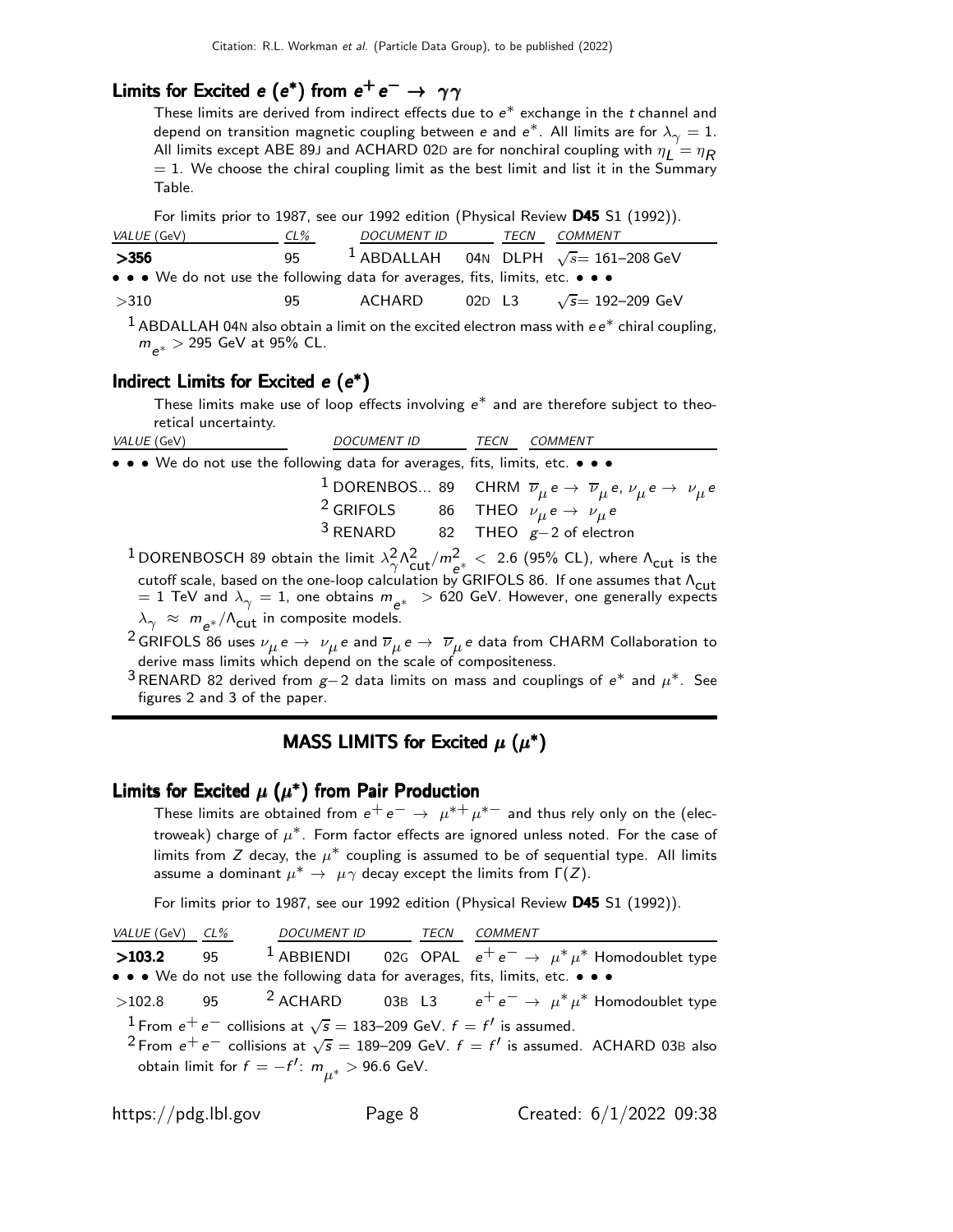## Limits for Excited  $\mu$   $(\mu^*)$  from Single Production

These limits are from  $e^+e^-\rightarrow\ \mu^*\mu$  and depend on transition magnetic coupling between  $\mu$  and  $\mu^*$ . All limits assume  $\mu^* \to \mu \gamma$  decay. Limits from LEP are for chiral coupling, whereas all other limits are for nonchiral coupling,  $\eta_L = \eta_R = 1$ . In most papers, the limit is expressed in the form of an excluded region in the  $\lambda - m_{\mu^*}$  plane. See the original papers.

For limits prior to 1987, see our 1992 edition (Physical Review D45 S1 (1992)).

| $CL\%$ | <b>DOCUMENT ID</b> |         | TECN         | <b>COMMENT</b>                                                                                                                                                                                                                                                                                                                                                                                                           |
|--------|--------------------|---------|--------------|--------------------------------------------------------------------------------------------------------------------------------------------------------------------------------------------------------------------------------------------------------------------------------------------------------------------------------------------------------------------------------------------------------------------------|
| 95     |                    |         |              | 20AJ CMS $pp \rightarrow \mu \mu^* X$                                                                                                                                                                                                                                                                                                                                                                                    |
|        |                    |         |              |                                                                                                                                                                                                                                                                                                                                                                                                                          |
| 95     |                    |         |              |                                                                                                                                                                                                                                                                                                                                                                                                                          |
| 95     |                    |         |              |                                                                                                                                                                                                                                                                                                                                                                                                                          |
| 95     |                    |         |              |                                                                                                                                                                                                                                                                                                                                                                                                                          |
| 95     | $5$ AAD            |         |              |                                                                                                                                                                                                                                                                                                                                                                                                                          |
| 95     |                    |         |              |                                                                                                                                                                                                                                                                                                                                                                                                                          |
| 95     |                    |         |              |                                                                                                                                                                                                                                                                                                                                                                                                                          |
| 95     | $8$ AAD            |         |              | 12AZ ATLS $pp \rightarrow \mu^{(*)} \mu^* X$                                                                                                                                                                                                                                                                                                                                                                             |
|        |                    | $6$ AAD | $1$ SIRUNYAN | • • • We do not use the following data for averages, fits, limits, etc. • • •<br><sup>2</sup> SIRUNYAN 19Z CMS $pp \rightarrow \mu \mu^* X$<br>$3$ AAD 16BM ATLS $pp \rightarrow \mu \mu^* X$<br><sup>4</sup> KHACHATRY16AQ CMS $pp \rightarrow \mu \mu^* X$<br>15AP ATLS $pp \rightarrow \mu^{(*)} \mu^* X$<br>13BB ATLS $pp \rightarrow \mu \mu^* X$<br><sup>7</sup> CHATRCHYAN 13AE CMS $p p \rightarrow \mu \mu^* X$ |

 $^1$ SIRUNYAN 20AJ search for  $\mu^*$  production in 2 $\mu$ 2j final states in  $p\,p$  collisions at  $\sqrt{s}=$ 13 TeV. The quoted limit assumes  $\varLambda = m_{\mu^*},~f=f'=1.$  The contact interaction is included. See their Fig.11 for exclusion limits in  $m_{\mu^*}$  – $\Lambda$  plane.

<sup>2</sup> SIRUNYAN 19Z search for  $\mu^*$  production in  $\ell\ell\gamma$  final states in  $p\,p$  collisions at  $\sqrt{s}=$ 13 TeV. The quoted limit assumes  $\Lambda = m_{\mu^*},~f=f'=1.$  The contact interaction is

included in the  $\mu^*$  production and decay amplitudes.

 $^3$ AAD 16BM search for  $\mu^*$  production in  $\mu\mu jj$  events in  $pp$  collisions at  $\sqrt{s}=8$  TeV. Both the production and decay are assumed to occur via a contact interaction with  $\Lambda =$  $m_{\mu^*}$ .

 $^4$ KHACHATRYAN 16AQ search for single  $\mu^*$  production in  $\rho\,p$  collisions at  $\sqrt{s}=8$  TeV. The limit above is from the  $\mu^* \to\ \mu\gamma$  search channel assuming  $f=f'=1$ ,  $m_{\mu^*}=\Lambda$ . See their Table 7 for limits in other search channels or with different assumptions.

 $^5$  AAD 15AP search for  $\mu^*$  production in evens with three or more charged leptons in  $\rho\, p$ collisions at  $\sqrt{s}=8$  TeV. The quoted limit assumes  $\varLambda=m_{\mu^*}^{}$  ,  $f=f'=1.$  The contact

interaction is included in the  $\mu^*$  production and decay amplitudes.

<sup>6</sup> AAD 13BB search for single  $\mu^*$  production in  $pp$  collisions with  $\mu^* \to \mu \gamma$  decay.  $f =$  $f'=1$ , and  $\mu^*$  production via contact interaction with  $\varLambda=m_{\mu^*}$  are assumed.

- <sup>7</sup> CHATRCHYAN 13AE search for single  $\mu^*$  production in  $p \, p$  collisions with  $\mu^* \rightarrow \mu \gamma$ decay.  $f=f'=1$ , and  $\mu^*$  production via contact interaction with  $\Lambda=m_{\mu^*}$  are assumed.
- $^8$ AAD 12AZ search for  $\mu^*$  production via four-fermion contact interaction in  $\rho\,p$  collisions with  $\mu^* \to \ \mu\gamma$  decay. The quoted limit assumes  $\Lambda = m_{\mu^*}.$  See their Fig. 8 for the exclusion plot in the mass-coupling plane.

#### Indirect Limits for Excited  $\mu$   $(\mu^*)$

These limits make use of loop effects involving  $\mu^*$  and are therefore subject to theoretical uncertainty.

| VAL<br>$A - A$<br>______ | $\sqrt{2}$<br>$^{\prime}$<br>''''<br>שו | ----<br>ັບມ<br>_______ | 'N<br>$^{\prime\prime}$ IVIL. |  |
|--------------------------|-----------------------------------------|------------------------|-------------------------------|--|
|                          |                                         |                        |                               |  |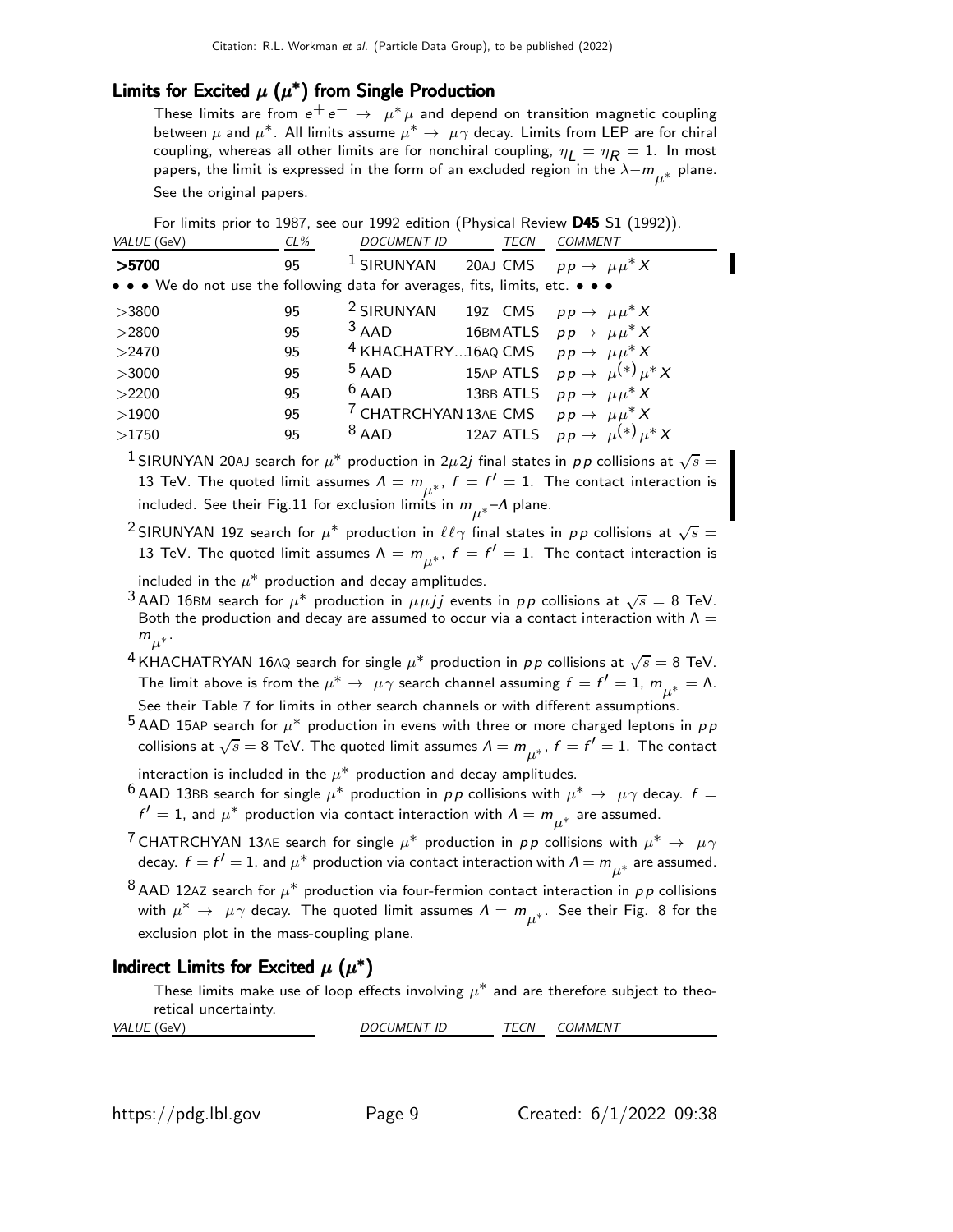• • • We do not use the following data for averages, fits, limits, etc. • • • •  $1$  RFNARD  $82$  THFO  $\sigma = 2$  of r

82 THEO  $g-2$  of muon

<sup>1</sup>RENARD 82 derived from  $g-2$  data limits on mass and couplings of  $e^*$  and  $\mu^*$ . See figures 2 and 3 of the paper.

## MASS LIMITS for Excited  $\tau$  ( $\tau^*$ )

#### Limits for Excited  $\tau$   $(\tau^{\ast})$  from Pair Production

These limits are obtained from  $e^+ \, e^- \rightarrow \ \tau^{*+} \, \tau^{*-}$  and thus rely only on the (electroweak) charge of  $\tau^*.$  Form factor effects are ignored unless noted. For the case of limits from  $Z$  decay, the  $\tau^\ast$  coupling is assumed to be of sequential type. All limits assume a dominant  $\tau^* \to \tau \gamma$  decay except the limits from  $\Gamma(Z)$ .

For limits prior to 1987, see our 1992 edition (Physical Review D45 S1 (1992)).

| <i>VALUE</i> (GeV) <i>CL%</i> |                                                                                         |  |                                                                                                         |
|-------------------------------|-----------------------------------------------------------------------------------------|--|---------------------------------------------------------------------------------------------------------|
| >103.2                        |                                                                                         |  | 95 <sup>1</sup> ABBIENDI 02G OPAL $e^+e^- \rightarrow \tau^* \tau^*$ Homodoublet type                   |
|                               |                                                                                         |  | • • • We do not use the following data for averages, fits, limits, etc. • • •                           |
|                               |                                                                                         |  | >102.8 95 <sup>2</sup> ACHARD 03B L3 $e^+e^- \rightarrow \tau^* \tau^*$ Homodoublet type                |
|                               | <sup>1</sup> From $e^+e^-$ collisions at $\sqrt{s} = 183-209$ GeV. $f = f'$ is assumed. |  |                                                                                                         |
|                               |                                                                                         |  | <sup>2</sup> From $e^+e^-$ collisions at $\sqrt{s}$ = 189–209 GeV. $f = f'$ is assumed. ACHARD 03B also |
|                               | obtain limit for $f = -f'$ : $m_{\pi^*} > 96.6$ GeV.                                    |  |                                                                                                         |
|                               |                                                                                         |  |                                                                                                         |

#### Limits for Excited  $\tau$  ( $\tau^*$ ) from Single Production

These limits are from  $e^+e^-\rightarrow\ \tau^*\tau$  and depend on transition magnetic coupling between  $\tau$  and  $\tau^*$ . All limits assume  $\tau^* \to \tau \gamma$  decay. Limits from LEP are for chiral coupling, whereas all other limits are for nonchiral coupling,  $\eta_I = \eta_R = 1$ . In most papers, the limit is expressed in the form of an excluded region in the  $\lambda-m_{\tau^*}$  plane. See the original papers.

| VALUE (GeV)                                                                                                           | CL% | <b>DOCUMENT ID</b>                                              | <b>TECN</b> | COMMENT                                        |
|-----------------------------------------------------------------------------------------------------------------------|-----|-----------------------------------------------------------------|-------------|------------------------------------------------|
| >2500                                                                                                                 | 95. | $1$ AAD                                                         |             | 15AP ATLS $pp \rightarrow \tau^{(*)} \tau^* X$ |
| $\bullet \bullet \bullet$ We do not use the following data for averages, fits, limits, etc. $\bullet \bullet \bullet$ |     |                                                                 |             |                                                |
| >180                                                                                                                  | 95  | $2$ ACHARD                                                      |             | 03B L3 $e^+e^- \rightarrow \tau \tau^*$        |
| >185                                                                                                                  | 95  | <sup>3</sup> ABBIENDI 02G OPAL $e^+e^- \rightarrow \tau \tau^*$ |             |                                                |

 $^{\text{1}}$  AAD 15AP search for  $\tau^*$  production in events with three or more charged leptons in  $\rho\, p$ collisions at  $\sqrt{s}=8$  TeV. The quoted limit assumes  $\varLambda=m_{\tau^*},\,f=f'=1.$  The contact

interaction is included in the  $\tau^*$  production and decay amplitudes.

<sup>2</sup> ACHARD 03B result is from  $e^+e^-$  collisions at  $\sqrt{s} = 189-209$  GeV.  $f = f' = \Lambda/m_{\tau^*}$ is assumed. See their Fig. 4 for the exclusion plot in the mass-coupling plane.

 $^3$ ABBIENDI 02G result is from  $e^+ \, e^-$  collisions at  $\sqrt{s} = 183$ –209 GeV.  $f = f' = \Lambda/m_{\tau^*}$ 

is assumed for  $\tau^*$  coupling. See their Fig. 4c for the exclusion limit in the mass-coupling plane.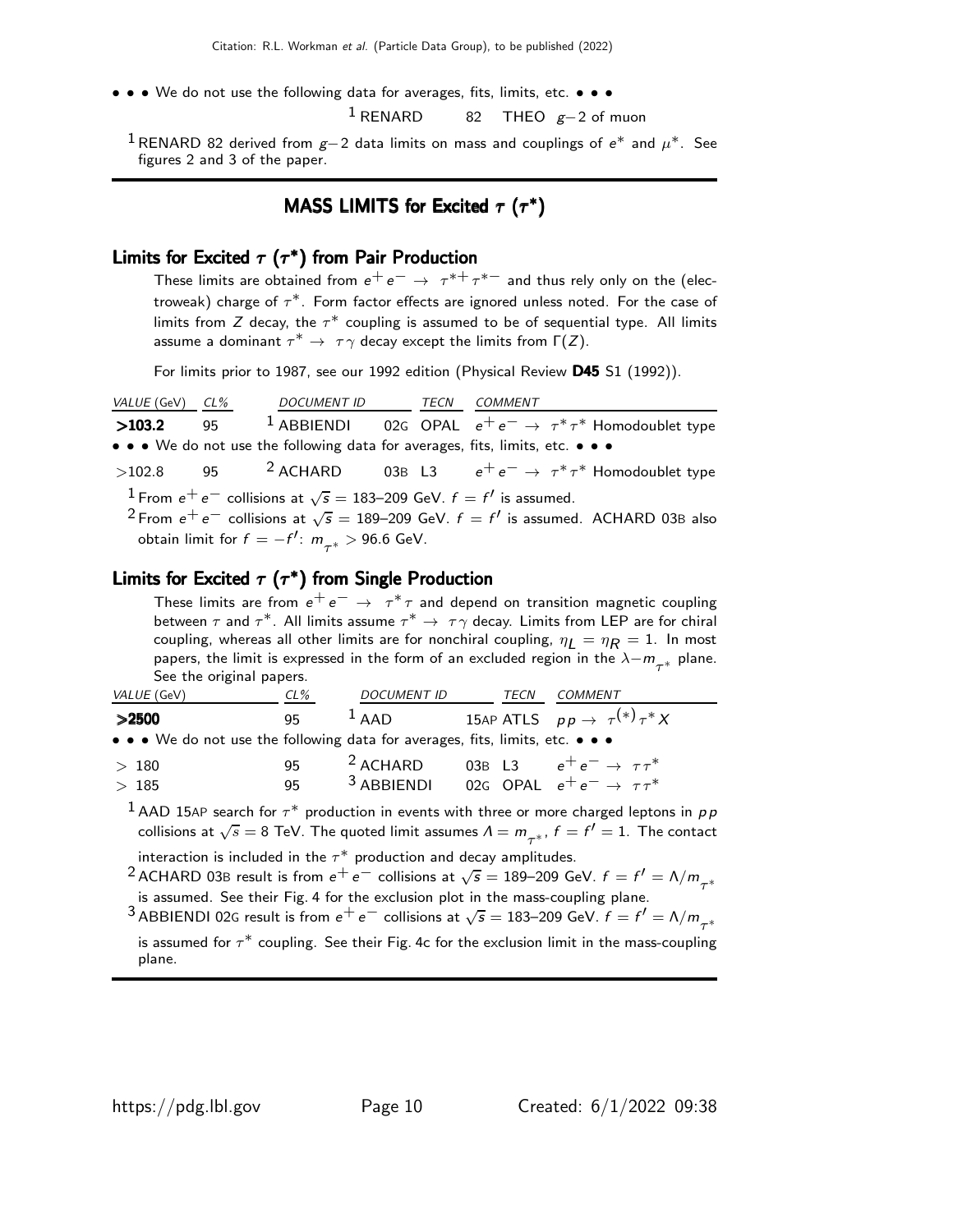# MASS LIMITS for Excited Neutrino  $(\nu^*)$

## Limits for Excited  $\nu$   $(\nu^*)$  from Pair Production

These limits are obtained from  $e^+ \, e^- \rightarrow \, \nu^* \, \nu^*$  and thus rely only on the (electroweak) charge of  $\nu^*.$  Form factor effects are ignored unless noted. The  $\nu^*$  coupling is assumed to be of sequential type unless otherwise noted. All limits assume a dominant  $\nu^* \to$  $\nu \gamma$  decay except the limits from  $\Gamma(Z)$ .

| VALUE (GeV) | CL% | <b>DOCUMENT ID</b>    | TECN     | COMMENT                                                                                                 |
|-------------|-----|-----------------------|----------|---------------------------------------------------------------------------------------------------------|
| >1600       | 95  | $1$ AAD               |          | 15AP ATLS $pp \rightarrow \nu^* \nu^* X$                                                                |
|             |     |                       |          | • • • We do not use the following data for averages, fits, limits, etc. • • •                           |
|             |     | <sup>2</sup> ABBIENDI | 04N OPAL |                                                                                                         |
| >102.6      | 95  | $3$ ACHARD            |          | 03B L3 $e^+e^- \rightarrow \nu^*\nu^*$ Homodoublet type                                                 |
|             |     |                       |          | <sup>1</sup> AAD 15AP search for $\nu^*$ pair production in evens with three or more charged leptons in |

 $p \, p$  collisions at  $\sqrt{s} = 8$  TeV. The quoted limit assumes  $\Lambda = m_{\nu^*}, \ f = f' = 1.$  The

contact interaction is included in the  $\nu^*$  production and decay amplitudes.  $^2$ From  $e^+e^-$  collisions at  $\sqrt{s}$  = 192–209 GeV, ABBIENDI 04N obtain limit on  $\sigma(e^+e^- \rightarrow \nu^*\nu^*)$   $B^2(\nu^* \rightarrow \nu\gamma)$ . See their Fig.2. The limit ranges from 20 to 45 fb for  $m_{\nu^*} >$  45 GeV.

 $3$  From  $e^+e^-$  collisions at  $\sqrt{s} = 189-209$  GeV.  $f = -f'$  is assumed. ACHARD 03B also obtain limit for  $f=f'\colon\,m_{\stackrel{\hspace{0.1em}y}{\phantom{}_{\hspace{0.1em}\scriptscriptstyle\sim}}}$  $_{e}^{\ast}$   $>$  101.7 GeV,  $m_{\stackrel{\circ}{\nu_{\mu}^{\ast}}}$  $_{\mu}^*$   $>$  101.8 GeV, and  $m_{\nu_{\tau}^*}^*$ τ  $> 92.9$  GeV. See their Fig. 4 for the exclusion plot in the mass-coupling plane.

## Limits for Excited  $\nu$   $(\nu^*)$  from Single Production

These limits are from  $e^+e^- \to \nu \nu^*$ ,  $Z \to \nu \nu^*$ , or  $e \rho \to \nu^* X$  and depend on transition magnetic coupling between  $\nu/e$  and  $\nu^*$  . Assumptions about  $\nu^*$  decay mode are given in footnotes.

| VALUE (GeV) CL% |    | DOCUMENT ID                                               | TECN | COMMENT                                                                       |
|-----------------|----|-----------------------------------------------------------|------|-------------------------------------------------------------------------------|
| >213            | 95 | <sup>1</sup> AARON 08 H1 $ep \rightarrow \nu^* X$         |      |                                                                               |
|                 |    |                                                           |      | • • • We do not use the following data for averages, fits, limits, etc. • • • |
| >190            | 95 | <sup>2</sup> ACHARD 03B L3 $e^+e^- \rightarrow \nu \nu^*$ |      |                                                                               |
| none 50-150 95  |    | <sup>3</sup> ADLOFF 02 H1 $ep \rightarrow \nu^* X$        |      |                                                                               |
| >158            | 95 | <sup>4</sup> CHEKANOV 02D ZEUS $ep \rightarrow \nu^* X$   |      |                                                                               |

 $^1$  AARON 08 search for single  $\nu^*$  production in ep collisions with the decays  $\nu^* \rightarrow \nu \gamma$ ,  $\nu$  Z, e W. The quoted limit assumes  $f = -f' = \Lambda/m_{\nu^*}.$  See their Fig. 3 and Fig. 4 for the exclusion plots in the mass-coupling plane.

- <sup>2</sup> ACHARD 03B result is from  $e^+e^-$  collisions at  $\sqrt{s} = 189-209$  GeV. The quoted limit is for  $\nu_{\rm e}^*$ .  $f=-f'=\Lambda/m_{\nu^*}$  is assumed. See their Fig. 4 for the exclusion plot in the mass-coupling plane.
- 3 ADLOFF 02 search for single  $\nu^*$  production in ep collisions with the decays  $\nu^* \rightarrow \nu \gamma$ ,  $\nu$  Z, e W. The quoted limit assumes  $f=-f'=\Lambda/m_{\nu^*}.$  See their Fig. 1 for the exclusion plots in the mass-coupling plane.
- $^4$  CHEKANOV 02D search for single  $\nu^*$  production in ep collisions with the decays  $\nu^* \to$  $\nu\gamma$ ,  $\nu Z$ , eW.  $f=-f'=\Lambda/m_{\nu^*}$  is assumed for the  $e^*$  coupling. <code>CHEKANOV</code> 02D also obtain limit for  $f=f'=\Lambda/m_{\nu^*}\colon\thinspace m_{\nu^*}>$ 135 GeV. See their Fig. 5c and Fig. 5d for the exclusion plot in the mass-coupling plane.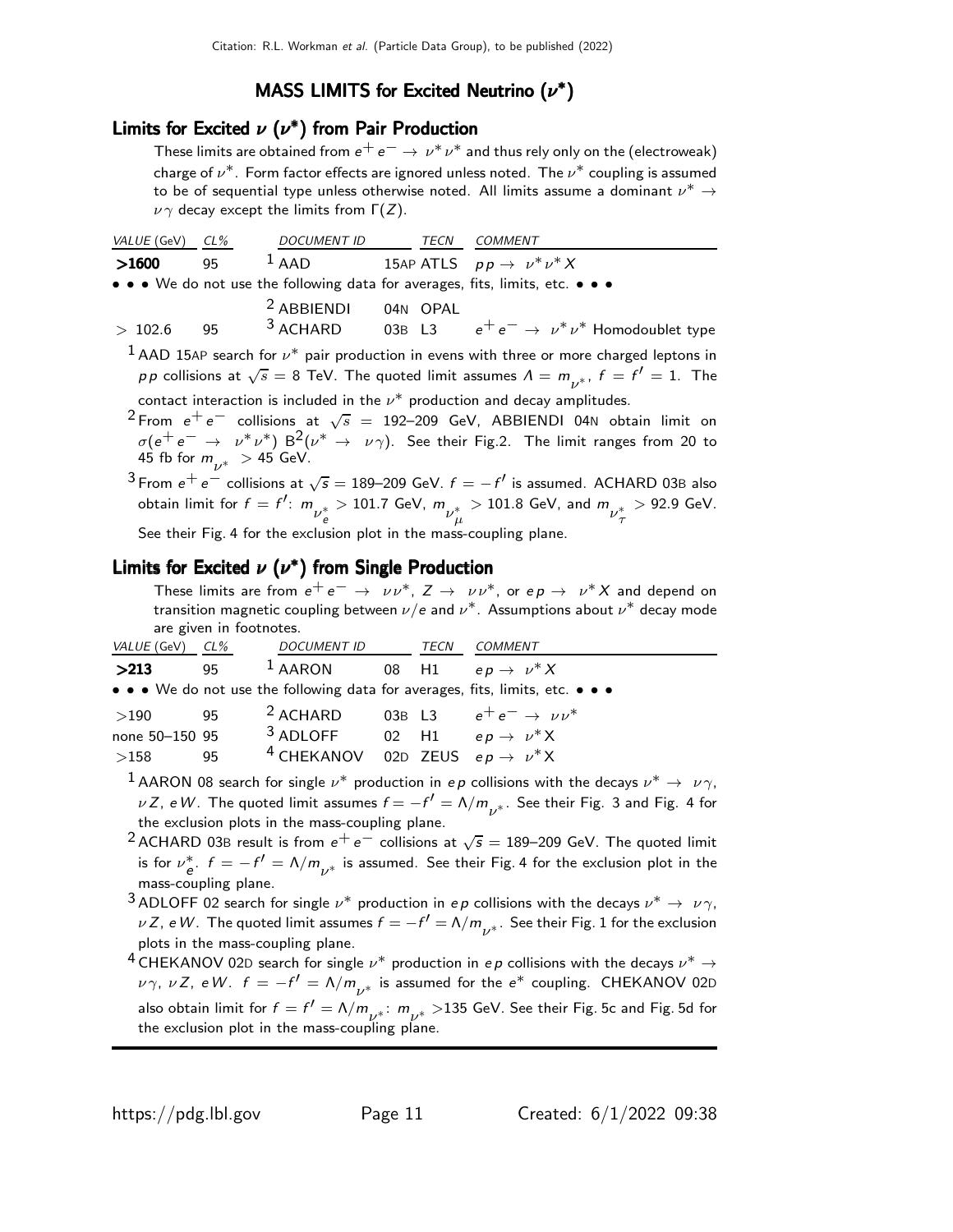## MASS LIMITS for Excited  $q(q^*)$

#### Limits for Excited  $q(q^*)$  from Pair Production

These limits are mostly obtained from  $e^+ \, e^- \rightarrow \, q^* \, \overline{q}^*$  and thus rely only on the (electroweak) charge of the  $q^\ast$ . Form factor effects are ignored unless noted. Assumptions about the  $q^*$  decay are given in the comments and footnotes.

| $CL\%$ | accuy are given in the comments and roother<br><b>DOCUMENT ID</b> |                     | TECN        | <b>COMMENT</b>                                                                                                                                                                                                                                                                                                                 |
|--------|-------------------------------------------------------------------|---------------------|-------------|--------------------------------------------------------------------------------------------------------------------------------------------------------------------------------------------------------------------------------------------------------------------------------------------------------------------------------|
| 95     | <sup>1</sup> AALTONEN                                             |                     |             | 10H CDF $q^* \rightarrow tW^-$                                                                                                                                                                                                                                                                                                 |
|        |                                                                   |                     |             |                                                                                                                                                                                                                                                                                                                                |
| 95     |                                                                   |                     |             |                                                                                                                                                                                                                                                                                                                                |
|        |                                                                   |                     |             | $t \overline{t} g g$                                                                                                                                                                                                                                                                                                           |
|        |                                                                   |                     |             | $Z \rightarrow q^* q^*$                                                                                                                                                                                                                                                                                                        |
| 95     | <sup>4</sup> ADRIANI                                              |                     |             | u or d type, $Z \rightarrow q^* q^*$                                                                                                                                                                                                                                                                                           |
| 95     |                                                                   |                     |             |                                                                                                                                                                                                                                                                                                                                |
| 95     |                                                                   |                     |             | d-type, $\Gamma(Z)$                                                                                                                                                                                                                                                                                                            |
| 95     | $6$ DECAMP                                                        |                     |             | u-type, $\Gamma(Z)$                                                                                                                                                                                                                                                                                                            |
| 95     | $6$ DECAMP                                                        | 92                  | ALEP        | d-type, $\Gamma(Z)$                                                                                                                                                                                                                                                                                                            |
| 95     | <sup>7</sup> DECAMP                                               | 92                  | ALEP        | u or d type, $Z \rightarrow q^* q^*$                                                                                                                                                                                                                                                                                           |
| 95     | <sup>6</sup> ABREU                                                |                     |             | $u$ -type, $\Gamma(Z)$                                                                                                                                                                                                                                                                                                         |
| 95     | <sup>6</sup> ABREU                                                |                     | <b>DLPH</b> | d-type, $\Gamma(Z)$                                                                                                                                                                                                                                                                                                            |
|        |                                                                   | <sup>3</sup> BARATE |             | • • • We do not use the following data for averages, fits, limits, etc. • • •<br><sup>2</sup> SIRUNYAN 18V CMS $pp \rightarrow t_{3/2}^* \overline{t}_{3/2}^* \rightarrow$<br>980 ALEP<br>93M L3<br><sup>5</sup> BARDADIN- 92 RVUE <i>u</i> -type, $\Gamma(Z)$<br><sup>5</sup> BARDADIN- 92 RVUE<br>92 ALEP<br>91F DLPH<br>91F |

<sup>1</sup> AALTONEN 10H obtain limits on the  $q^*q^*$  production cross section in  $p\overline{p}$  collisions. See their Fig. 3.

 $^2$ SIRUNYAN 18V search for pair production of spin 3/2 excited top quarks.  ${\sf B}(t_{3/2}^{\ast} \to t_{3/2}^{\ast})$ 

 $tg$ ) = 1 is assumed.

 $3$  BARATE 980 obtain limits on the form factor. See their Fig. 16 for limits in mass-form factor plane.

 $^4$  ADRIANI 93M limit is valid for B $(q^* \rightarrow q g)$  $>$  0.25 (0.17) for up (down) type.

<sup>5</sup> BARDADIN-OTWINOWSKA 92 limit based on  $\Delta\Gamma(Z)$  < 36 MeV.

 $6$  These limits are independent of decay modes.

<sup>7</sup> Limit is for B $(q^* \rightarrow qg)$ +B $(q^* \rightarrow q\gamma)$ =1.

#### Limits for Excited  $q(q^*)$  from Single Production

These limits are from  $e^+ \, e^- \, \rightarrow \, \, q^* \, \overline{q}, \, \rho \, \overline{p} \, \rightarrow \, \, q^* \, \overline{X},$  or  $p \, p \, \rightarrow \, \, q^* \, \overline{X}$  and depend on transition magnetic couplings between  $q$  and  $q^\ast$ . Assumptions about  $q^\ast$  decay mode are given in the footnotes and comments.

| VALUE (GeV)                  | $CL\%$ | <b>DOCUMENT ID</b>    | TECN               | <b>COMMENT</b>                                                           |
|------------------------------|--------|-----------------------|--------------------|--------------------------------------------------------------------------|
| $>6700$ (CL = 95%) OUR LIMIT |        |                       |                    |                                                                          |
| none 2000-6700               | 95     | $1$ AAD               |                    | 20T ATLS $pp \rightarrow q^* X$ , $q^* \rightarrow qg$                   |
| none 1250-3200               | 95     | $1$ AAD               | <b>ATLS</b><br>20T | $pp \rightarrow b^* X$ , $b^* \rightarrow bg$ , $b \gamma$ ,<br>$bZ.$ tW |
| none 1800-6300               | 95     | <sup>2</sup> SIRUNYAN | 20AI CMS           | $pp \rightarrow q^* X$ , $q^* \rightarrow qg$                            |
| none 1500-2600               | 95     | 3 AABOUD              | 18AB ATLS          | $pp \rightarrow b^* X$ , $b^* \rightarrow bg$                            |
| none 1500-5300               | 95     | <sup>4</sup> AABOUD   | 18BA ATLS          | $pp \rightarrow q^* X$ , $q^* \rightarrow q \gamma$                      |
| none 1000-5500               | 95     | <sup>5</sup> SIRUNYAN | 18AG CMS           | $pp \rightarrow q^* X$ , $q^* \rightarrow q \gamma$                      |
| none 1000-1800               | 95     | <sup>6</sup> SIRUNYAN | 18AG CMS           | $pp \rightarrow b^* X$ , $b^* \rightarrow b \gamma$                      |
| none 600-6000                | 95     | <sup>7</sup> SIRUNYAN | 18BO CMS           | $pp \rightarrow q^* X$ , $q^* \rightarrow qg$                            |
| none 1200-5000               | 95     | <sup>8</sup> SIRUNYAN | 18P CMS            | $pp \rightarrow q^* X$ , $q^* \rightarrow qW$                            |
| none 1200-4700               | 95     | <sup>8</sup> SIRUNYAN | 18P CMS            | $pp \rightarrow q^* X$ , $q^* \rightarrow qZ$                            |
| >6000                        | 95     | <sup>9</sup> AABOUD   | 17AK ATLS          | $pp \rightarrow q^* X$ , $q^* \rightarrow qg$                            |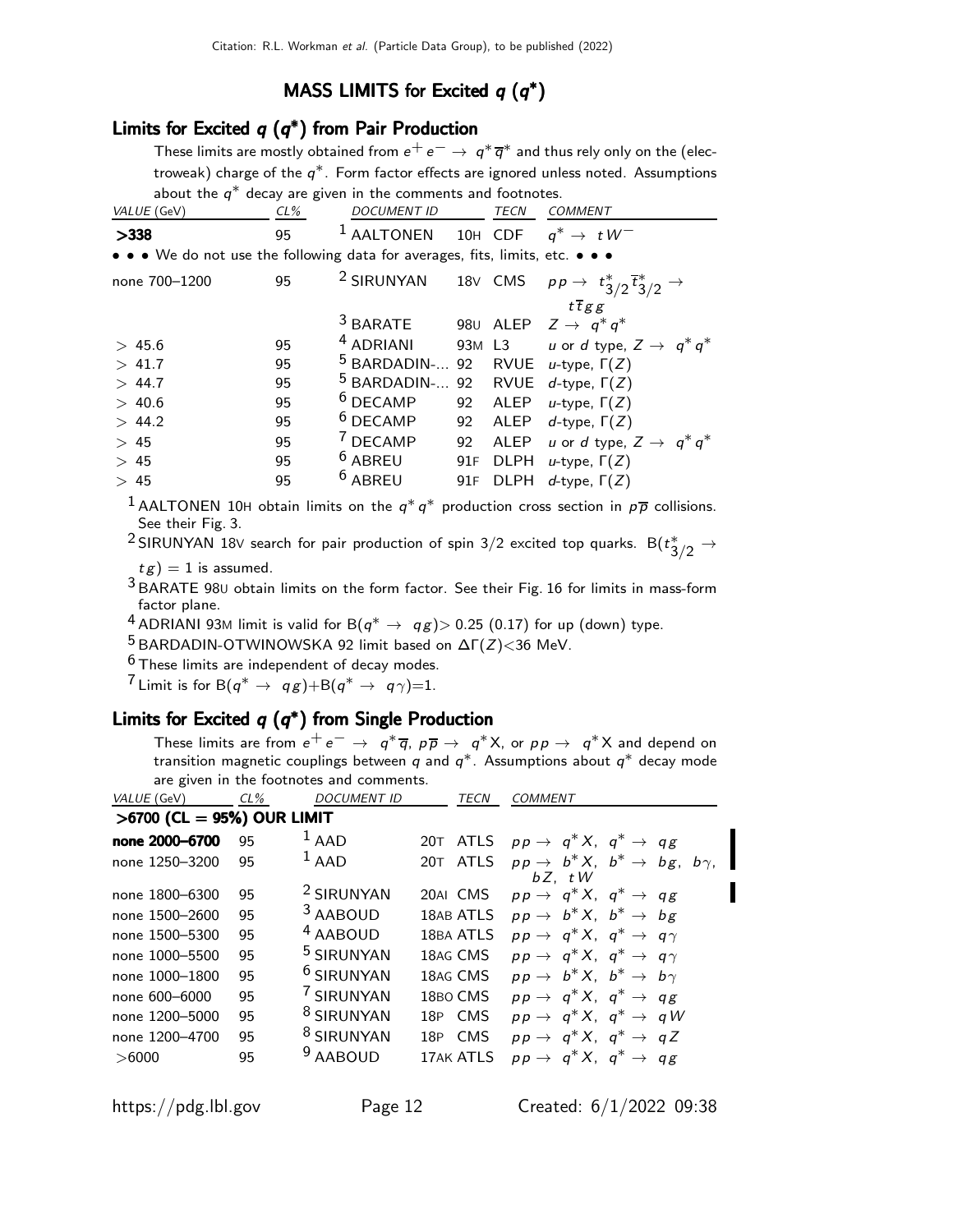• • • We do not use the following data for averages, fits, limits, etc. • • •

| $>$ 2600       | 95 | 10 SIRUNYAN<br>$pp \rightarrow b^* X$ , $b^* \rightarrow tW$<br>21AG CMS                  |  |
|----------------|----|-------------------------------------------------------------------------------------------|--|
| none 600-5400  | 95 | <sup>11</sup> KHACHATRY17W CMS<br>$pp \rightarrow q^* X$ , $q^* \rightarrow qg$           |  |
| none 1100-2100 | 95 | 12 AABOUD<br>$pp \rightarrow b^* X$ , $b^* \rightarrow bg$<br>16<br><b>ATLS</b>           |  |
| >1500          | 95 | $^{13}$ AAD<br>$pp \rightarrow b^* X$ , $b^* \rightarrow tW$<br><b>16AH ATLS</b>          |  |
| >4400          | 95 | $14$ AAD<br>16AI ATLS<br>$pp \rightarrow q^* X$ , $q^* \rightarrow q \gamma$              |  |
|                |    | $15$ AAD<br>16AV ATLS<br>$pp \rightarrow q^* X, q^* \rightarrow Wb$                       |  |
| >5200          | 95 | $16$ AAD<br>16s ATLS<br>$pp \rightarrow q^* X$ , $q^* \rightarrow qg$                     |  |
| >1390          | 95 | <sup>17</sup> KHACHATRY16I CMS<br>$pp \rightarrow b^* X$ , $b^* \rightarrow tW$           |  |
| >5000          | 95 | 18 KHACHATRY16K CMS<br>$pp \rightarrow q^* X$ , $q^* \rightarrow qg$                      |  |
| none 500-1600  | 95 | <sup>19</sup> KHACHATRY16L CMS<br>$pp \rightarrow q^* X$ , $q^* \rightarrow qg$           |  |
| >4060          | 95 | <sup>20</sup> AAD 15V ATLS<br>$pp \rightarrow q^* X$ , $q^* \rightarrow qg$               |  |
| >3500          | 95 | <sup>21</sup> KHACHATRY15V CMS<br>$pp \rightarrow q^* X$ , $q^* \rightarrow qg$           |  |
| >3500          | 95 | <sup>22</sup> AAD 14A ATLS<br>$pp \rightarrow q^* X$ , $q^* \rightarrow q \gamma$         |  |
| >3200          | 95 | <sup>23</sup> KHACHATRY14<br><b>CMS</b><br>$pp \rightarrow q^* X$ , $q^* \rightarrow q W$ |  |
| >2900          | 95 | <sup>24</sup> KHACHATRY14 CMS<br>$pp \rightarrow q^* X$ , $q^* \rightarrow qZ$            |  |
| none 700-3500  | 95 | <sup>25</sup> KHACHATRY14J CMS<br>$pp \rightarrow q^* X, q^* \rightarrow q \gamma$        |  |
| >2380          | 95 | <sup>26</sup> CHATRCHYAN 13AJ CMS<br>$pp \rightarrow q^* X$ , $q^* \rightarrow qW$        |  |
| >2150          | 95 | <sup>27</sup> CHATRCHYAN 13AJ CMS<br>$pp \rightarrow q^* X$ , $q^* \rightarrow qZ$        |  |
|                |    |                                                                                           |  |

 $^1$  AAD 20T search for resonances decaying into dijets in  $p\,p$  collisions at  $\sqrt{s}=$  13 TeV. Assume  $\Lambda = m_{\boldsymbol{q}^*},~f_{\boldsymbol{s}} = f = f' = 1.$ 

 $^2$ SIRUNYAN 20AI search for resonances decaying into dijets in  $pp$  collisions at  $\sqrt{s}=13$ TeV. Assume  $\Lambda = m_{\boldsymbol{q}^*},~f_{\boldsymbol{s}} = f = f' = 1.$ 

 $^3$ AABOUD 18AB assume  $\Lambda = m_{\overline{b^*}}$ ,  $f_5 = f = f' = 1$ . The contact interactions are not included in  $b^*$  production and decay amplitudes.

 $^4$  AABOUD 18BA search for first-generation excited quarks  $(u^*$  and  $d^*)$  with degenerate mass, assuming  $\Lambda = m_{\bm{q}^*}, \ f_{\bm{S}} = f = f^{\prime} = 1.$  The contact interactions are not included in  $q^*$  production and decay amplitudes.

 $^5$ SIRUNYAN 18AG search for first-generation excited quarks  $(u^*$  and  $d^*)$  with degenerate mass, assuming  $\Lambda = m_{\overline{q}^*}$ ,  $f_{\overline{s}} = f = f' = 1$ .

 $^6$ SIRUNYAN 18AG search for excited  $b$  quark assuming  $\varLambda = m_{\bm{q}^*}, \ f_{\bm{s}} = f = f' = 1.$ 

 $^7$ SIRUNYAN 18B0 assume  $\varLambda = m_{\bm{q}^*}, \, f_{\bm{s}} = f = f^\prime = 1.$  The contact interactions are not included in  $q^*$  production and decay amplitudes.

 $^8$ SIRUNYAN 18P use the hadronic decay of  $W$  or  $Z$ , assuming  $\Lambda = m_{\bm{q}^*}$ ,  $f_{\bm{S}} = f = f'$   $= 1.$  $^9$ AABOUD 17AK assume  $\Lambda = m_{\overline{q^*}}$ ,  $f_5 = f = f' = 1$ . The contact interactions are not included in  $q^*$  production and decay amplitudes. Only the decay of  $q^* \to g \, u$  and  $q^* \to g \, u$  $g d$  is simulated as the benchmark signals in the analysis.

 $^{10}$ SIRUNYAN 21AG search for  $b^\ast$  decaying to tW in pp collisions at  $\sqrt{s}=$  13 TeV. The limit quoted above assumes  $\kappa_L^b=g_L^{\phantom{b}}=1$ ,  $\kappa_R^b=g_R^{\phantom{b}}=0$ . The limit becomes  $m_{\overline{b^*}}>0$ 2.8 TeV ( $>$  3.1 TeV) if we assume  $\kappa_I^b$  $\overset{b}{\mathcal{L}}\,=\mathcal{L}=\mathsf{0},\,\kappa_{f}^{b}$  $\frac{b}{R} = \mathcal{g}_{R} = 1$  (κ $\frac{b}{L}$  $L^b = g_L = \kappa_P^b$  $R^0 = g_R$  $=$  1). See their Fig. 5 for limits on  $\sigma$  *B*.

 $^{11}$  KHACHATRYAN 17W assume  $\Lambda = m_{\bm{q}^*}, \, f_{\bm{s}} = f = f' = 1.$  The contact interactions are not included in  $q^*$  production and decay amplitudes.

 $^{12}$ AABOUD 16 assume  $\Lambda = m_{\overline{b^*}}$ ,  $f_{\overline{s}} = f = f' = 1$ . The contact interactions are not included in the  $b^*$  production and decay amplitudes.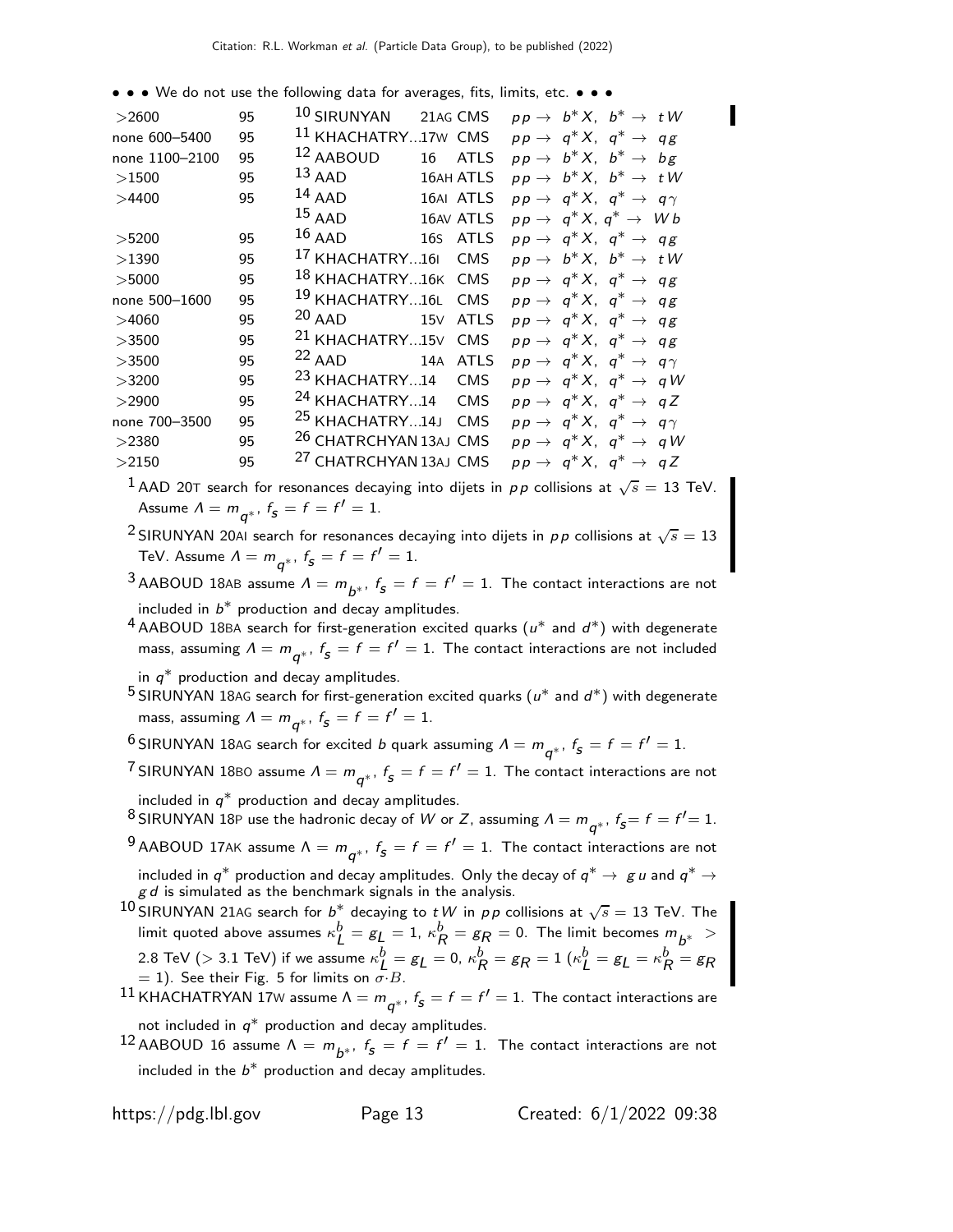- $^{13}$  AAD 16AH search for  $b^\ast$  decaying to  $t$   $W$  in  $\rho\,p$  collisions at  $\sqrt{s}=$  8 TeV.  $f_{\boldsymbol{\mathcal{g}}}=f_{\boldsymbol{\mathcal{L}}}=f_{\boldsymbol{\mathcal{R}}}$  $= 1$  are assumed. See their Fig. 12b for limits on  $\sigma \cdot B$ .
- $^{14}$  AAD 16AI assume  $\Lambda = m_{\overline{q}^*}$ ,  $f_{\overline{s}} = f = f' = 1$ .
- $^{15}$  AAD 16AV search for single production of vector-like quarks decaying to Wb in pp collisions. See their Fig. 8 for the limits on couplings and mixings.
- $^{16}$  AAD 16S assume  $\Lambda = m_{\bm{q}^*}, \ f_{\bm{s}} = f = f' = 1.$  The contact interactions are not included

in  $q^*$  production and decay amplitudes.

 $^{17}$ KHACHATRYAN 161 search for  $b^*$  decaying to  $t$   $W$  in  $p$   $p$  collisions at  $\sqrt{s} =$  8 TeV.  $\kappa_L^b$  $= \varepsilon_L = 1$ ,  $\kappa_R^b = \varepsilon_R = 0$  are assumed. See their Fig. 8 for limits on  $\sigma \cdot B$ .

 $^{18}$ KHACHATRYAN 16K assume  $\varLambda = m_{\bm{q}^*}, \, f_{\bm{s}} = f = f' {= 1}.$  The contact interactions are

not included in  $q^*$  production and decay amplitudes.

- $^{19}$ KHACHATRYAN 16L search for resonances decaying to dijets in  $pp$  collisions at  $\sqrt{s}=$ 8 TeV using the data scouting technique which increases the sensitivity to the low mass
- resonances.<br><sup>20</sup> AAD 15V assume  $\Lambda = m_{\bm{q}^*}, \ f_{\bm{s}} = f = f' = 1.$  The contact interactions are not included

in  $q^*$  production and decay amplitudes.

 $^{21}$ KHACHATRYAN 15V assume  $\varLambda = m_{\bm{q}^*}, \, f_{\bm{s}} = f = f' = 1.$  The contact interactions are

not included in  $q^*$  production and decay amplitudes.

<sup>22</sup> AAD 14A assume  $\Lambda = m_{\boldsymbol{q}^*}$ ,  $f_{\boldsymbol{s}} = f = f' = 1$ .

 $^{23}$ KHACHATRYAN 14 use the hadronic decay of  $W$ , assuming  $\varLambda = m_{\bm{q}^*}, \ f_{\bm{S}}{=}f{=}f^\prime = 1.$ 

 $^{24}$ KHACHATRYAN 14 use the hadronic decay of Z, assuming  $\varLambda = m_{\bm{q}^*}, \, f_{\bm{s}}{=}f{=}f^\prime = 1.$ 

 $^{25}$ KHACHATRYAN 14J assume  $f^{}_{\mathcal{S}}=f=f'= \Lambda\ /\ m^{}_{\mathcal{q}^*}.$ 

 $26$  CHATRCHYAN 13AJ use the hadronic decay of W.

 $27$  CHATRCHYAN 13AJ use the hadronic decay of Z.

## MASS LIMITS for Color Sextet Quarks  $(q_6)$

| VALUE (GeV) | CL% | <i>DOCUMENT ID</i> | TECN | COMMENT                                                |
|-------------|-----|--------------------|------|--------------------------------------------------------|
| >84         |     | $\perp$ ARF        |      | 89D CDF $p\overline{p} \rightarrow q_6 \overline{q}_6$ |

 $1$  ABE 89D look for pair production of unit-charged particles which leave the detector before decaying. In the above limit the color sextet quark is assumed to fragment into a unit-charged or neutral hadron with equal probability and to have long enough lifetime not to decay within the detector. A limit of 121 GeV is obtained for a color decuplet.

## MASS LIMITS for Color Octet Charged Leptons  $(\ell_8)$

| $\lambda \equiv m_{\ell_{\rm B}}/A$                                                                                   |        |                    |      |                                                                                                      |
|-----------------------------------------------------------------------------------------------------------------------|--------|--------------------|------|------------------------------------------------------------------------------------------------------|
| VALUE (GeV)                                                                                                           | $CL\%$ | <b>DOCUMENT ID</b> | TECN | COMMENT                                                                                              |
| > 86                                                                                                                  | 95     | $1$ ABE            |      | 89D CDF Stable $\ell_{\mathbf{S}}$ : $p\overline{p} \rightarrow \ell_{\mathbf{S}} \ell_{\mathbf{S}}$ |
| $\bullet \bullet \bullet$ We do not use the following data for averages, fits, limits, etc. $\bullet \bullet \bullet$ |        |                    |      |                                                                                                      |
|                                                                                                                       |        | $2$ ABT            |      | 93 H1 $e_8$ : $ep \rightarrow e_8$ X                                                                 |

<sup>1</sup> ABE 89D look for pair production of unit-charged particles which leave the detector before decaying. In the above limit the color octet lepton is assumed to fragment into a unit-charged or neutral hadron with equal probability and to have long enough lifetime not to decay within the detector. The limit improves to 99 GeV if it always fragments into a unit-charged hadron.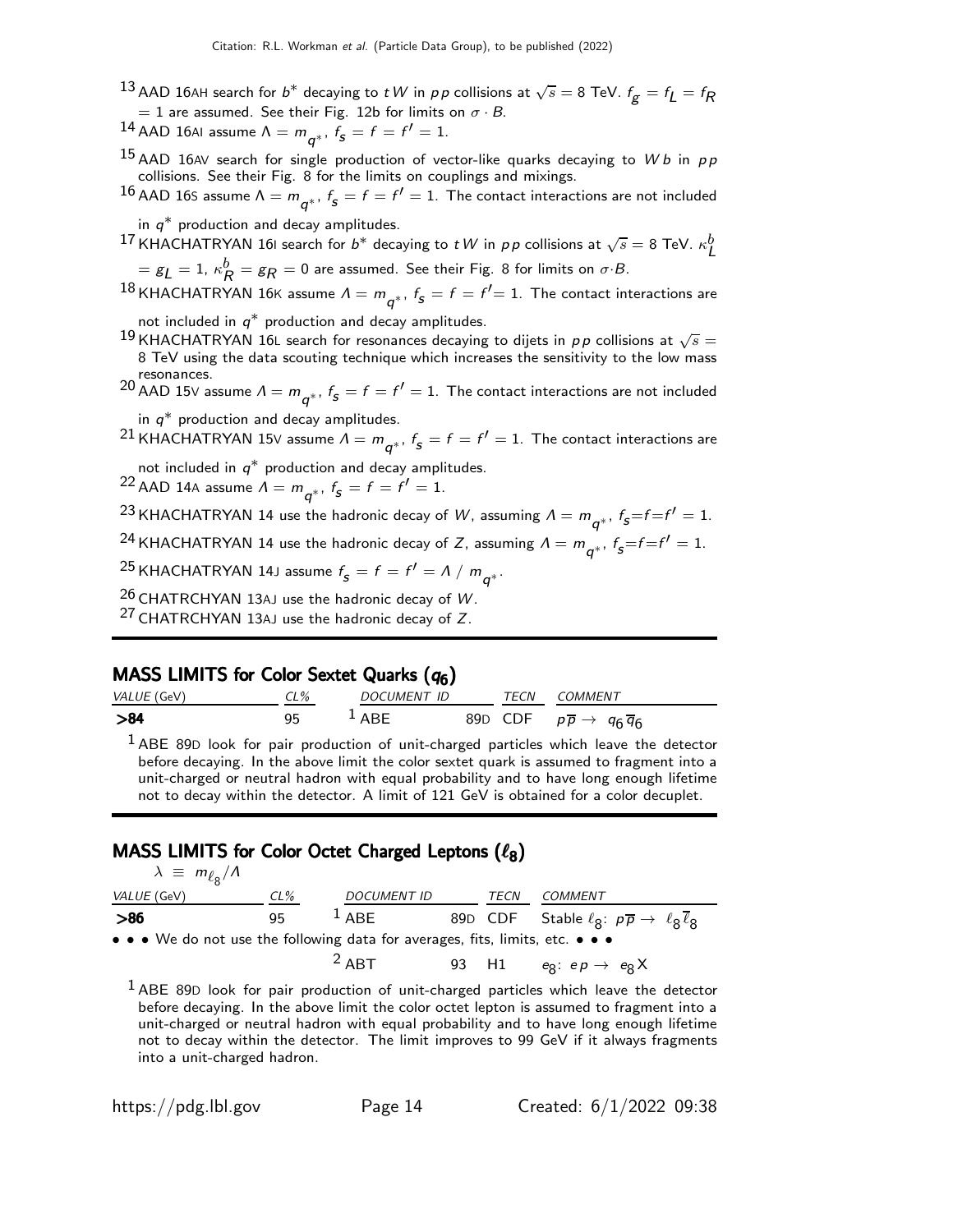<sup>2</sup> ABT 93 search for  $e_8$  production via e-gluon fusion in ep collisions with  $e_8 \rightarrow e \, g$ . See their Fig. 3 for exclusion plot in the  $m_{\mathbb{e}_8}$ – $\Lambda$  plane for  $m_{\mathbb{e}_8}=$  35–220 GeV.

## MASS LIMITS for Color Octet Neutrinos  $(\nu_8)$

| $\lambda \equiv m_{\ell_{\rm B}}/\Lambda$ |        |                                                                               |      |                                                                                                      |
|-------------------------------------------|--------|-------------------------------------------------------------------------------|------|------------------------------------------------------------------------------------------------------|
| VALUE (GeV)                               | $CL\%$ | <b>DOCUMENT ID</b>                                                            | TECN | COMMENT                                                                                              |
| >110                                      | 90     | $1$ BARGER                                                                    |      | 89 RVUE $\nu_{\mathsf{S}}$ : $p\overline{p} \rightarrow \nu_{\mathsf{S}}\overline{\nu}_{\mathsf{S}}$ |
|                                           |        | • • • We do not use the following data for averages, fits, limits, etc. • • • |      |                                                                                                      |
| none 3.8-29.8                             | 95     | $2$ KIM                                                                       |      | 90 AMY $\nu_{8}: e^{+}e^{-} \rightarrow$ acoplanar jets                                              |
| none 9-21.9                               | 95     | $3$ BARTEL                                                                    |      | 87B JADE $\nu_{\mathsf{R}}$ : $e^+e^- \rightarrow$ acoplanar jets                                    |
|                                           |        |                                                                               |      | <sup>1</sup> BARGER 89 used ABE 89B limit for events with large missing transverse momentum.         |

Two-body decay  $\nu_{8} \rightarrow \nu_{8}$  is assumed.

<sup>2</sup> KIM 90 is at  $E_{cm} = 50$ –60.8 GeV. The same assumptions as in BARTEL 87B are used.

<sup>3</sup> BARTEL 87B is at  $E_{\text{cm}} = 46.3$ –46.78 GeV. The limit assumes the  $\nu_8$  pair production cross section to be eight times larger than that of the corresponding heavy neutrino pair production. This assumption is not valid in general for the weak couplings, and the limit can be sensitive to its  $SU(2)_L \times U(1)_Y$  quantum numbers.

#### MASS LIMITS for  $W_8$  (Color Octet W Boson)

| <i>VALUE</i> (GeV)                                                                                                | DOCUMENT ID                                                                        | TECN | COMMENT |  |
|-------------------------------------------------------------------------------------------------------------------|------------------------------------------------------------------------------------|------|---------|--|
| • • • We do not use the following data for averages, fits, limits, etc. • • •                                     |                                                                                    |      |         |  |
|                                                                                                                   | <sup>1</sup> ALBAJAR 89 UA1 $p\overline{p} \rightarrow W_8 X, W_8 \rightarrow W g$ |      |         |  |
| <sup>1</sup> ALBAJAR 89 give $\sigma(W_8 \to W + \text{jet})/\sigma(W) < 0.019$ (90% CL) for $m_{W_8} > 220$ GeV. |                                                                                    |      |         |  |

## REFERENCES FOR Searches for Quark and Lepton Compositeness

| AAD<br>AAD<br>SIRUNYAN<br>SIRUNYAN<br>AAD<br>AAD<br>SIRUNYAN<br>SIRUNYAN<br>AABOUD<br>ABRAMOWICZ 19<br>SIRUNYAN<br>SIRUNYAN<br>AABOUD<br>AABOUD<br><b>AABOUD</b><br>SIRUNYAN<br>SIRUNYAN<br>SIRUNYAN<br>SIRUNYAN<br><b>SIRUNYAN</b><br>AABOUD<br>AABOUD<br>KHACHATRY 17W<br>SIRUNYAN<br>AABOUD | 21Q<br>21AG<br>21N<br>20AP<br>20T<br>20AI<br>20AJ<br>19AZ<br>19AC<br>19Z<br>18AB<br>18AV<br>18P<br>18V<br>17AK<br>17AT<br>17F<br>16 | 21AU PRL 127 141801<br>JHEP 2104 142<br>JHEP 2112 106<br>JHEP 2107 208<br>JHEP 2011 005<br>JHEP 2003 145<br>JHEP 2005 033<br>JHEP 2005 052<br>EPJ C79 803<br>PR D99 092006<br>JHEP 1904 114<br>JHEP 1904 015<br>PR D98 032016<br>JHEP 1807 089<br>18BA EPJ C78 102<br>18AG PL B781 390<br>18BO JHEP 1808 130<br>18DD EPJ C78 789<br>PR D97 072006<br>PL B778 349<br>PR D96 052004<br>JHEP 1710 182<br>PL B769 520<br>JHEP 1707 013<br>PL B759 229 | G. Aad et al.<br>G. Aad et al.<br>A.M. Sirunyan et al.<br>A.M. Sirunyan et al.<br>G. Aad et al.<br>G. Aad et al.<br>A.M. Sirunyan et al.<br>A.M. Sirunyan et al.<br>M. Aaboud et al.<br>H. Abramowicz et al.<br>A.M. Sirunyan et al.<br>A.M. Sirunyan et al.<br>M. Aaboud et al.<br>M. Aaboud et al.<br>M. Aaboud et al.<br>A.M. Sirunyan et al.<br>A.M. Sirunyan et al.<br>A.M. Sirunyan et al.<br>A.M. Sirunyan et al.<br>A.M. Sirunyan et al.<br>M. Aaboud et al.<br>M. Aaboud et al.<br>V. Khachatryan et al.<br>A.M. Sirunyan et al.<br>M. Aaboud et al. | (ATLAS Collab.)<br>(ATLAS Collab.)<br>(ATLAS Collab.)<br>(ATLAS Collab.)<br>(ATLAS Collab.)<br>(ATLAS Collab.)<br>ATLAS Collab.)<br>(ATLAS Collab.)<br>(ATLAS Collab.)<br>(ATLAS Collab.)<br>(ATLAS Collab.) | (CMS Collab.)<br>(CMS Collab.)<br>(CMS Collab.)<br>(CMS Collab.)<br>(ZEUS Collab.)<br>CMS Collab.)<br>(CMS Collab.)<br>CMS Collab.)<br>CMS Collab.)<br>CMS Collab.)<br>CMS Collab.)<br>(CMS Collab.)<br>(CMS Collab.)<br>(CMS Collab.) |
|------------------------------------------------------------------------------------------------------------------------------------------------------------------------------------------------------------------------------------------------------------------------------------------------|-------------------------------------------------------------------------------------------------------------------------------------|---------------------------------------------------------------------------------------------------------------------------------------------------------------------------------------------------------------------------------------------------------------------------------------------------------------------------------------------------------------------------------------------------------------------------------------------------|---------------------------------------------------------------------------------------------------------------------------------------------------------------------------------------------------------------------------------------------------------------------------------------------------------------------------------------------------------------------------------------------------------------------------------------------------------------------------------------------------------------------------------------------------------------|--------------------------------------------------------------------------------------------------------------------------------------------------------------------------------------------------------------|----------------------------------------------------------------------------------------------------------------------------------------------------------------------------------------------------------------------------------------|
| <b>AABOUD</b>                                                                                                                                                                                                                                                                                  | 16U                                                                                                                                 | PL B761 372                                                                                                                                                                                                                                                                                                                                                                                                                                       | M. Aaboud et al.                                                                                                                                                                                                                                                                                                                                                                                                                                                                                                                                              |                                                                                                                                                                                                              | ATLAS Collab.)                                                                                                                                                                                                                         |
| AAD<br>AAD                                                                                                                                                                                                                                                                                     | 16AH<br>16AI                                                                                                                        | JHEP 1602 110<br>JHEP 1603 041                                                                                                                                                                                                                                                                                                                                                                                                                    | G. Aad et al.<br>G. Aad et al.                                                                                                                                                                                                                                                                                                                                                                                                                                                                                                                                | (ATLAS Collab.)                                                                                                                                                                                              | ATLAS Collab.)                                                                                                                                                                                                                         |

https://pdg.lbl.gov Page 15 Created: 6/1/2022 09:38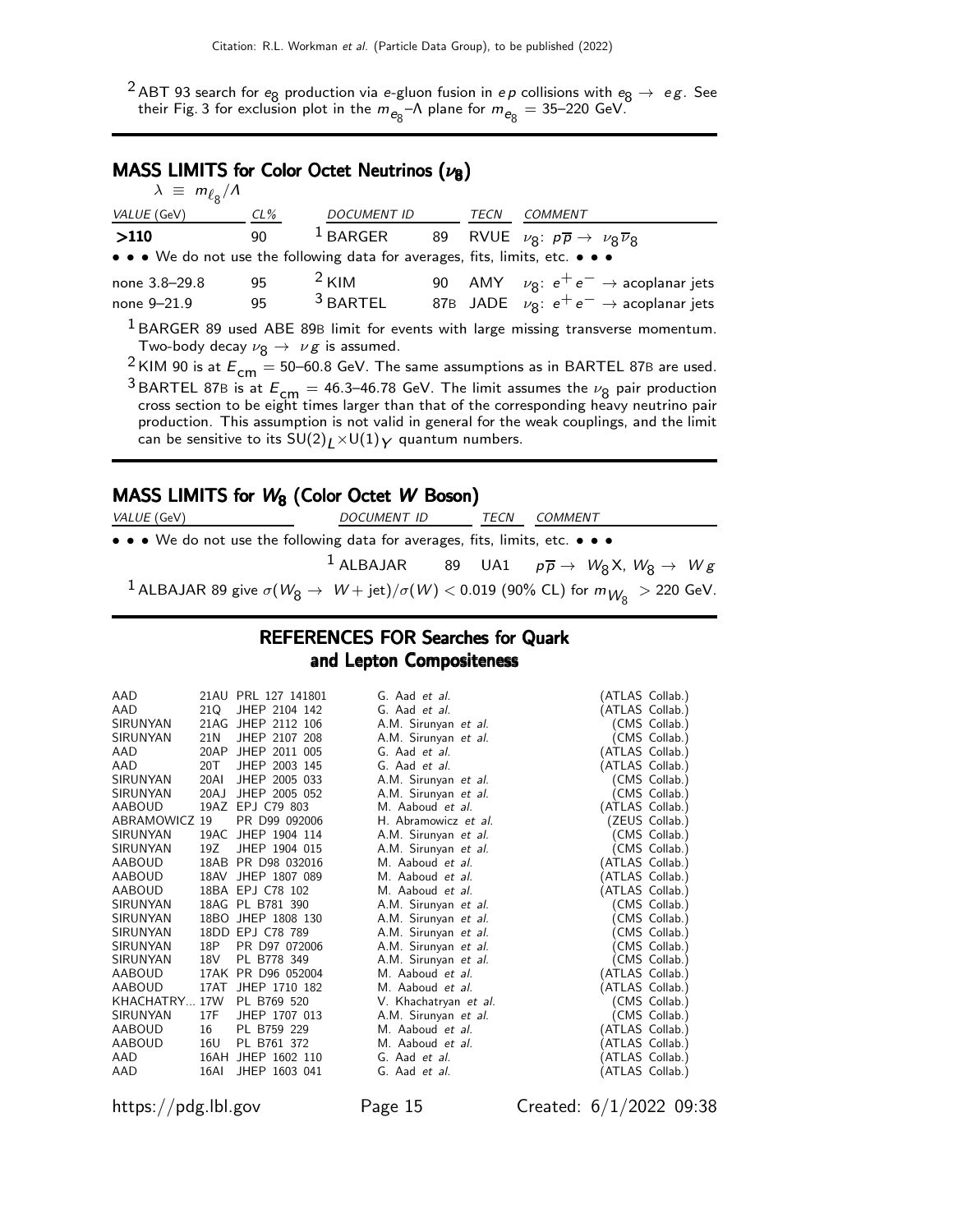| AAD                                           |           | 16AV EPJ C76 442                         | G. Aad et al.                             | (ATLAS Collab.)                    |                        |
|-----------------------------------------------|-----------|------------------------------------------|-------------------------------------------|------------------------------------|------------------------|
| AAD                                           |           | 16BM NJP 18 073021                       | G. Aad et al.                             | (ATLAS Collab.)                    |                        |
| AAD                                           | 16S       | PL B754 302                              | G. Aad et al.                             | (ATLAS Collab.)                    |                        |
|                                               |           | KHACHATRY 16AQ JHEP 1603 125             | V. Khachatryan et al.                     |                                    | (CMS Collab.)          |
| KHACHATRY 16I                                 |           | JHEP 1601 166                            | V. Khachatryan et al.                     |                                    | (CMS Collab.)          |
| KHACHATRY 16K                                 |           | PRL 116 071801                           | V. Khachatryan et al.                     |                                    | (CMS Collab.)          |
| KHACHATRY 16L                                 |           | PRL 117 031802                           | V. Khachatryan et al.                     |                                    | (CMS Collab.)          |
| AAD                                           |           | 15AP JHEP 1508 138                       | G. Aad et al.                             | (ATLAS Collab.)                    |                        |
| AAD<br>AAD                                    |           | 15AR JHEP 1508 105<br>15BY JHEP 1510 150 | G. Aad et al.<br>G. Aad et al.            | (ATLAS Collab.)<br>(ATLAS Collab.) |                        |
| AAD                                           | 15L       | PRL 114 221802                           | G. Aad et al.                             | (ATLAS Collab.)                    |                        |
| AAD                                           | 15V       | PR D91 052007                            | G. Aad et al.                             | (ATLAS Collab.)                    |                        |
|                                               |           | KHACHATRY 15AE JHEP 1504 025             | V. Khachatryan et al.                     |                                    | (CMS Collab.)          |
| KHACHATRY 15J                                 |           | PL B746 79                               | V. Khachatryan et al.                     |                                    | (CMS Collab.)          |
| KHACHATRY 15V                                 |           | PR D91 052009                            | V. Khachatryan et al.                     |                                    | (CMS Collab.)          |
| AAD                                           | 14A       | PL B728 562                              | G. Aad <i>et al.</i>                      | (ATLAS Collab.)                    |                        |
| AAD                                           |           | 14BE EPJ C74 3134                        | G. Aad et al.                             | (ATLAS Collab.)                    |                        |
| FABBRICHESI 14                                |           | PR D89 074028                            | M. Fabbrichesi, M. Pinamonti, A. Tonero   |                                    |                        |
| KHACHATRY 14                                  |           | JHEP 1408 173                            | V. Khachatryan et al.                     |                                    | (CMS Collab.)          |
| KHACHATRY 14J                                 |           | PL B738 274                              | V. Khachatryan et al.                     |                                    | (CMS Collab.)          |
| AAD                                           |           | 13BB NJP 15 093011                       | G. Aad et al.                             | (ATLAS Collab.)                    |                        |
| AAD                                           | 13E       | PR D87 015010                            | G. Aad et al.                             | (ATLAS Collab.)                    |                        |
| CHATRCHYAN 13AE PL B720 309                   |           |                                          | S. Chatrchyan et al.                      |                                    | (CMS Collab.)          |
| CHATRCHYAN 13AJ PL B723 280<br>CHATRCHYAN 13K |           |                                          | S. Chatrchyan et al.                      |                                    | (CMS Collab.)          |
| AAD                                           |           | PR D87 032001<br>12AB PL B712 40         | S. Chatrchyan et al.<br>G. Aad et al.     |                                    | (CMS Collab.)          |
| AAD                                           |           | 12AZ PR D85 072003                       | G. Aad et al.                             | (ATLAS Collab.)<br>(ATLAS Collab.) |                        |
| AARON                                         | 11C       | PL B705 52                               | F. D. Aaron et al.                        |                                    | (H1 Collab.)           |
| ABDALLAH                                      | 11        | EPJ C71 1555                             | J. Abdallah et al.                        | (DELPHI Collab.)                   |                        |
| AALTONEN                                      | 10H       | PRL 104 091801                           | T. Aaltonen et al.                        |                                    | (CDF Collab.)          |
| ABDALLAH                                      | 09        | EPJ C60 1                                | J. Abdallah et al.                        | (DELPHI Collab.)                   |                        |
| AARON                                         | 08        | PL B663 382                              | F.D. Aaron et al.                         |                                    | $(H1$ Collab.)         |
| SCHAEL                                        | 07A       | EPJ C49 411                              | S. Schael et al.                          | (ALEPH Collab.)                    |                        |
| ABDALLAH                                      | 06C       | EPJ C45 589                              | J. Abdallah et al.                        | (DELPHI Collab.)                   |                        |
| ABULENCIA                                     | 06L       | PRL 96 211801                            | A. Abulencia et al.                       |                                    | (CDF Collab.)          |
| ABBIENDI                                      | 04G       | EPJ C33 173                              | G. Abbiendi et al.                        |                                    | (OPAL Collab.)         |
| ABBIENDI                                      | 04N       | PL B602 167                              | G. Abbiendi et al.                        |                                    | (OPAL Collab.)         |
| ABDALLAH                                      | 04N       | EPJ C37 405                              | J. Abdallah et al.                        | (DELPHI Collab.)                   |                        |
| ACHARD<br><b>BABICH</b>                       | 03B<br>03 | PL B568 23<br>EPJ C29 103                | P. Achard et al.<br>A.A. Babich et al.    |                                    | (L3 Collab.)           |
| ABBIENDI                                      | 02G       | PL B544 57                               | G. Abbiendi et al.                        |                                    | (OPAL Collab.)         |
| ACHARD                                        | 02D       | PL B531 28                               | P. Achard et al.                          |                                    | (L3 Collab.)           |
| ADLOFF                                        | 02        | PL B525 9                                | C. Adloff et al.                          |                                    | (H1 Collab.)           |
| CHEKANOV                                      | 02D       | PL B549 32                               | S. Chekanov et al.                        |                                    | (ZEUS Collab.)         |
| AFFOLDER                                      | 011       | PRL 87 231803                            | T. Affolder et al.                        |                                    | (CDF Collab.)          |
| BOURILKOV                                     | 01        | PR D64 071701                            | D. Bourilkov                              |                                    |                        |
| CHEUNG                                        | 01B       | PL B517 167                              | K. Cheung                                 |                                    |                        |
| ACCIARRI                                      | 00P       | PL B489 81                               | M. Acciarri et al.                        |                                    | $(L3$ Collab.)         |
| AFFOLDER                                      | 001       | PR D62 012004                            | T. Affolder et al.                        |                                    | (CDF Collab.)          |
| BARATE                                        | 98U       | EPJ C4 571                               | R. Barate et al.                          | (ALEPH Collab.)                    |                        |
| BARGER                                        | 98E       | PR D57 391                               | V. Barger <i>et al.</i>                   |                                    |                        |
| MCFARLAND                                     | 98        | EPJ C1 509                               | K.S. McFarland et al.                     | (CCFR/NuTeV Collab.)               |                        |
| DIAZCRUZ<br>ABT                               | 94<br>93  | PR D49 2149<br>NP B396 3                 | J.L. Diaz Cruz, O.A. Sampayo              |                                    | (CINV)<br>(H1 Collab.) |
| ADRIANI                                       | 93M       | PRPL 236 1                               | I. Abt <i>et al.</i><br>O. Adriani et al. |                                    | $(L3$ Collab.)         |
| BARDADIN-                                     | 92        | ZPHY C55 163                             | M. Bardadin-Otwinowska                    |                                    | (CLER)                 |
| DECAMP                                        | 92        | PRPL 216 253                             | D. Decamp et al.                          | (ALEPH Collab.)                    |                        |
| PDG                                           | 92        | PR D45 S1                                | K. Hikasa <i>et al.</i>                   | (KEK, LBL, BOST+)                  |                        |
| ABREU                                         | 91F       | NP B367 511                              | P. Abreu et al.                           | (DELPHI Collab.)                   |                        |
| KIM                                           | 90        | PL B240 243                              | G.N. Kim et al.                           |                                    | (AMY Collab.)          |
| ABE                                           | 89B       | PRL 62 1825                              | F. Abe et al.                             |                                    | (CDF Collab.)          |
| ABE                                           | 89D       | PRL 63 1447                              | F. Abe <i>et al.</i>                      |                                    | (CDF Collab.)          |
| ABE                                           | 89 J      | ZPHY C45 175                             | K. Abe et al.                             | (VENUS Collab.)                    |                        |
| ALBAJAR                                       | 89        | ZPHY C44 15                              | C. Albajar et al.                         |                                    | (UA1 Collab.)          |
| BARGER                                        | 89        | PL B220 464                              | V. Barger et al.                          |                                    | (WISC, KEK)            |
| DORENBOS                                      | 89        | ZPHY C41 567                             | J. Dorenbosch et al.                      | (CHARM Collab.)                    |                        |
| BARTEL                                        | 87B       | ZPHY C36 15                              | W. Bartel <i>et al.</i>                   |                                    | (JADE Collab.)         |
| GRIFOLS                                       | 86        | PL 168B 264                              | J.A. Grifols, S. Peris                    |                                    | (BARC)                 |